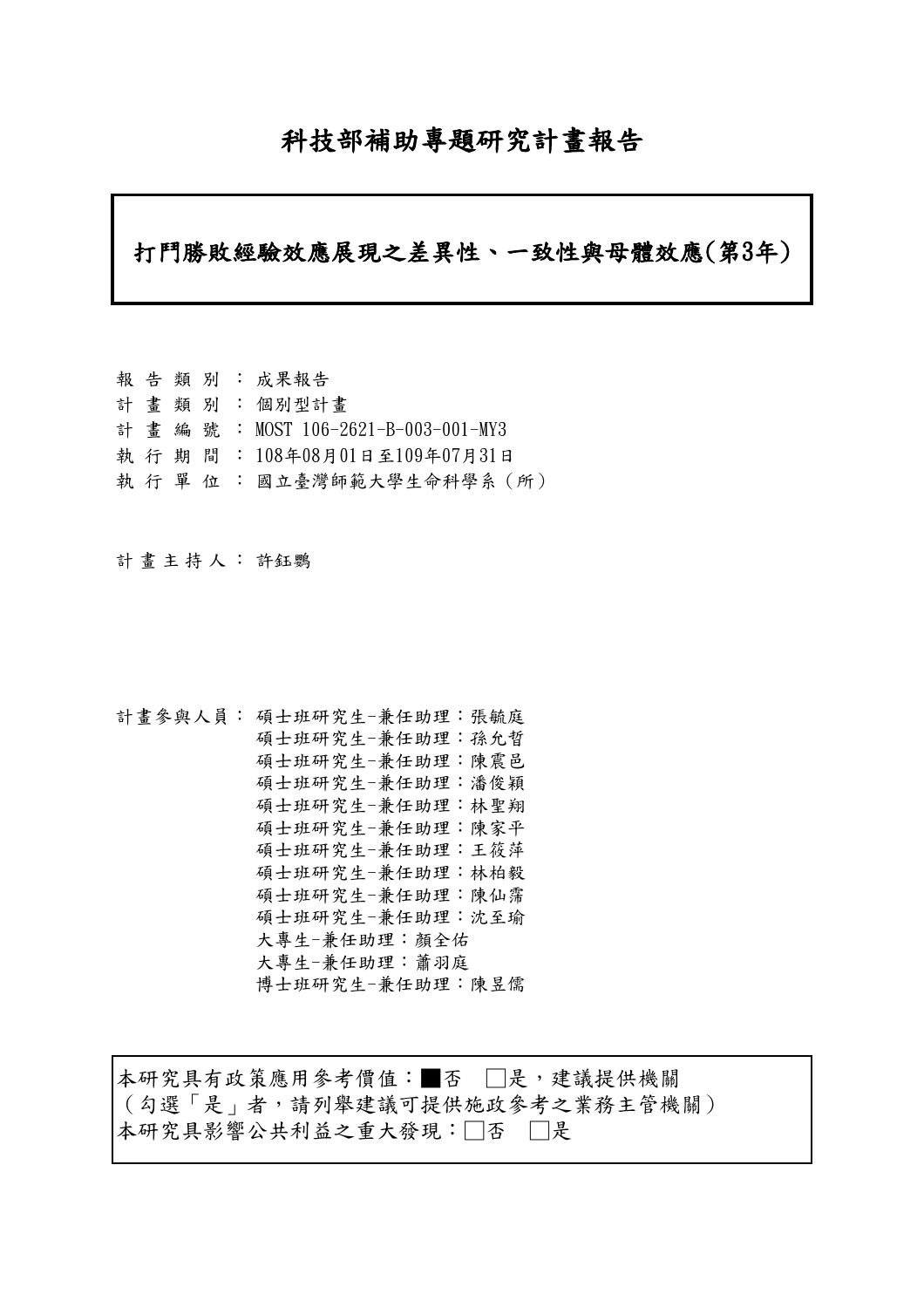中 華 民 國 109 年 10 月 05 日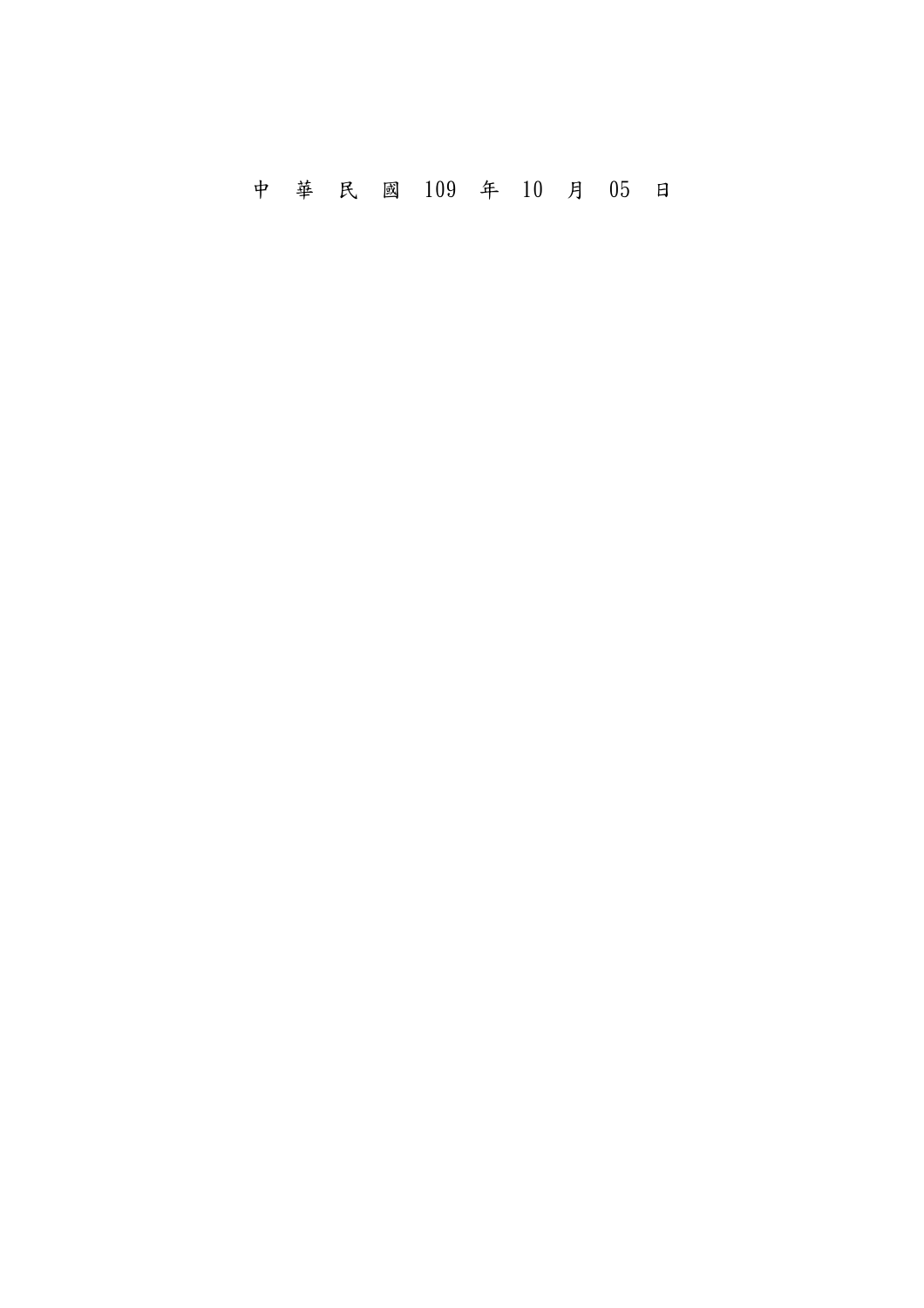中 文 摘 要 : 近年來有非常多的研究顯示不同個體會展現不同的行為反應,但是 相同個體的行為往往具有一致性。例如,有些個體持續的在不同的 情境之下(例如覓食、交配等)展現出較其他個體來的高的攻擊性 。有些理論提出個體之狀態(包含形態、生理、環境等)會因為影 響個體行為之利益與代價而造成不同個體展現出不同的行為傾向。 除了自身狀態之外,許多研究證據亦顯示母體之經歷也會影響子代 之行為傾向與反應程度,這些影響可能使個體之行為反應更適合其 環境狀況。此外,過去的相關經歷因為可以提供個體有用的資訊 ,而影響其再次遇到類似狀況時的行為決策。對動物打鬥而言,先 前的落敗經驗往往使個體於遇到下一個對手時表現出較退縮的行為 而再次被擊退(敗者效應);相反的,獲勝的經驗會使個體變的較 兇猛而再次獲勝(勝者效應)。勝、敗者效應之產生可能是因為打 鬥經驗影響個體對自身打鬥能力與打鬥代價的評估,進而影響到後 續的打鬥行為與獲勝機率。雖然勝敗者效應在許多物種都被觀察到 ,然而不同個體對勝敗經驗之反應程度是否具有一致性的差異卻未 曾被檢視過。本計畫使用北美紅樹林鳉魚以兩個子題來探討相關議 題。子題一探討不同個體對勝敗經驗之反應程度是否具有一致性的 差異,以及這些差異與一致性是否與個體之狀態(競爭能力與荷爾 蒙濃度)相關。子題二探討親代(母方)之勝敗經驗是否會影響子 代之行為傾向與反應程度,以及親代之行為與生理狀態是否能預測 其子代之行為與生理狀態。子題一之研究結果顯示(1)此魚之攻擊 性(對自己鏡像之攻擊頻率)、睪固酮、皮質醇等皆具有一致性 ,一個月前與後的測量值呈現顯著正相關,(2)攻擊性的一致性高 於荷爾蒙的一致性,建議荷爾蒙並非維持攻擊傾向一致性的主要生 理機制,以及, (3)個體對獲勝或落敗經驗之反應並不具有一致性 。子題二之研究結果顯示(1)親代之勝敗經驗會影響子代之攻擊性 以及子代對勝敗經驗的反應:具落敗經驗親代所產下之子代具有較 高的攻擊性,而具獲勝經驗之親代所產下之子代對落敗經有較高的 反應程度(亦即展現出較高的敗者效應), (2)攻擊性之一致性受 到經驗之影響,獲得落敗經驗之親代個體之一致性較低, (3)子代 與親代之攻擊性、對經驗之反應程度以及賀蒙濃度皆未呈現正相關 (親代與子代之睪固酮濃度甚至呈現顯著負相關),此外(4)品系 對親代與子代之攻擊性與賀蒙濃度的影響不具有一致性。整體而言 這些結果顯示,不同個體紅樹林鳉魚之攻擊性具一致性之差異,但 是相關之生理機制並不明確,需要進一步探討。對此魚而言,親代 的經歷對子代的行為有重要的影響,但是此魚之攻擊性與荷爾蒙之 遺傳力可能不高。

- 中文關鍵詞: 行為一致性、勝敗者效應、北美紅樹林鳉魚、反應程度、狀態、母 體效應
- 英文摘要: A large amount of studies have shown that individuals tend to behave consistently but differently over time and across contexts. For instance, some individuals tend to exhibit higher levels of aggression in different contexts (e.g., foraging, mating) than the other individuals. Statedependent personality models suggest that an individual's state (morphology, physiology, environment, etc.) affects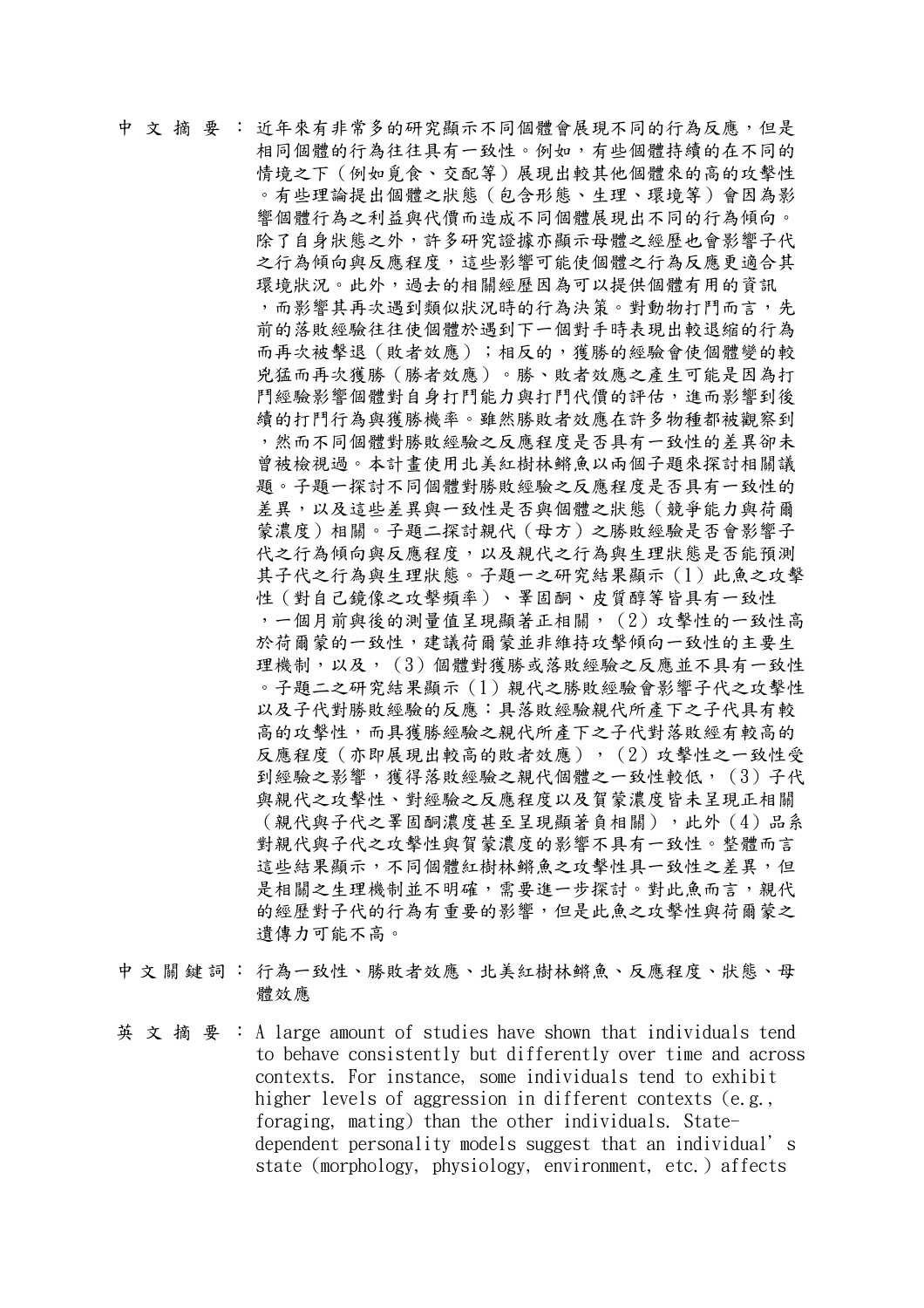the balance between the costs and benefits of different behaviors and prompts it to behave consistently in certain ways. In addition to an individual's state, maternal experience is also important in shaping an individual's behavioral tendency and responsiveness. Material influences could help the offspring to better cope with the environment. Individuals that have won or lost a fight recently are more likely to win and lose again, respectively (winner/loser effect). Different individuals may differ in their propensity to modify behavior after winning/losing experience. Despite the prevalence of winner and loser effects in the animal kingdom, differences and consistency in individual response to winning or losing experiences have not been investigated. Using mangrove killifish, Kryptolebias marmoratus, this project investigated (Study 1) whether different individuals of the fish show different but consistent responsiveness to winning or losing experiences, and if so, whether the responsiveness/consistency is associated with the individual's behavioral tendency and intrinsic state, and (Study 2) the importance of maternal experience to offspring's behavioral tendency and responsiveness as well as the importance of maternal physiology and behavior in predicting the offspring's physiology and behavior. The results of Study 1 showed that (1) the attack rate and the levels of testosterone and cortisol are highly consistent in the fish, (2) the consistency in the attack rate was higher than the consistency in the hormone levels, indicating that the levels of these hormones are not the physiological mechanisms that promoted the consistency in the attack rates, and (3) individuals of the fish did not appear to respond consistently to winning or losing experiences. The results of Study 2 showed that (1) parents' contest experiences significantly affected offspring's aggressiveness and responses to contest experiences: the offspring of parents with losing experiences attacked their mirror images at higher rates and showed greater loser effects, (2) parent fish that received losing experiences had lower consistency in their aggressiveness, (3) parent's and offspring's levels of aggressiveness and hormones were not positive correlated, (4) linage did not have consistent influences on parent's and offspring's levels of aggressiveness or hormones. Overall, these results showed the fish's aggressiveness to be consistent over time, but the physiological mechanisms important to the consistency remain unclear. Although parents' contest experiences had important influences on the offspring's behaviors, the heritability of the fish's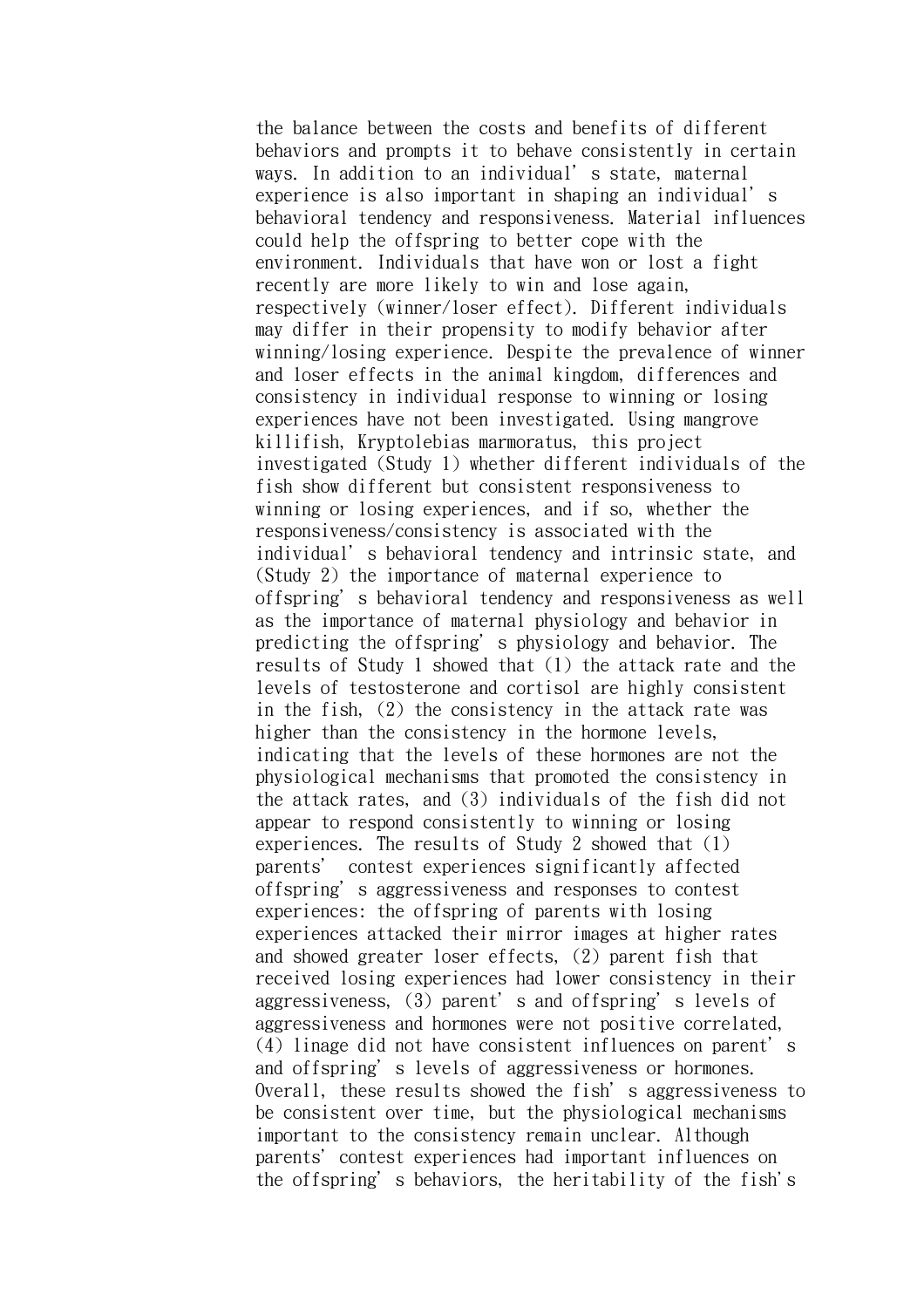behavior and hormone levels might not be very high.

英文關鍵詞: behavioral consistency, winner-loser effect, Kryptolebias marmoratus, responsiveness, state, maternal effect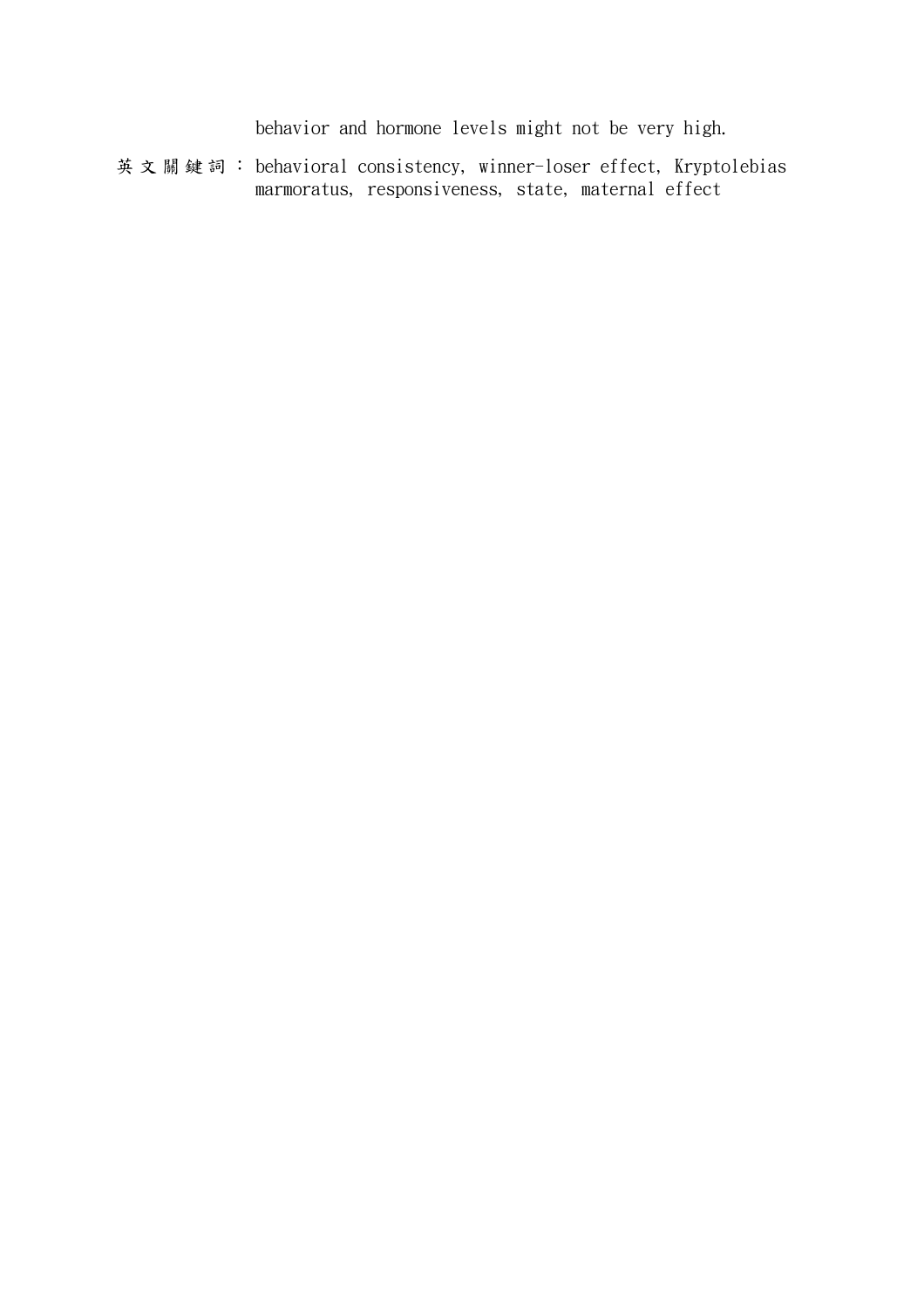# **Contents**

## **Page number**

| $\label{eq:introduction} \begin{minipage}[c]{0.9\linewidth} \begin{minipage}[c]{0.9\linewidth} \begin{minipage}[c]{0.9\linewidth} \begin{minipage}[c]{0.9\linewidth} \begin{minipage}[c]{0.9\linewidth} \end{minipage}[c]{0.9\linewidth} \begin{minipage}[c]{0.9\linewidth} \begin{minipage}[c]{0.9\linewidth} \end{minipage}[c]{0.9\linewidth} \end{minipage}[c]{0.9\linewidth} \begin{minipage}[c]{0.9\linewidth} \begin{minipage}[c]{0.9\linewidth} \end{minipage}[c]{0.9\linewidth} \begin{minipage}[c]{0.9\linewidth} \end$ |  |
|----------------------------------------------------------------------------------------------------------------------------------------------------------------------------------------------------------------------------------------------------------------------------------------------------------------------------------------------------------------------------------------------------------------------------------------------------------------------------------------------------------------------------------|--|
|                                                                                                                                                                                                                                                                                                                                                                                                                                                                                                                                  |  |
|                                                                                                                                                                                                                                                                                                                                                                                                                                                                                                                                  |  |
|                                                                                                                                                                                                                                                                                                                                                                                                                                                                                                                                  |  |
|                                                                                                                                                                                                                                                                                                                                                                                                                                                                                                                                  |  |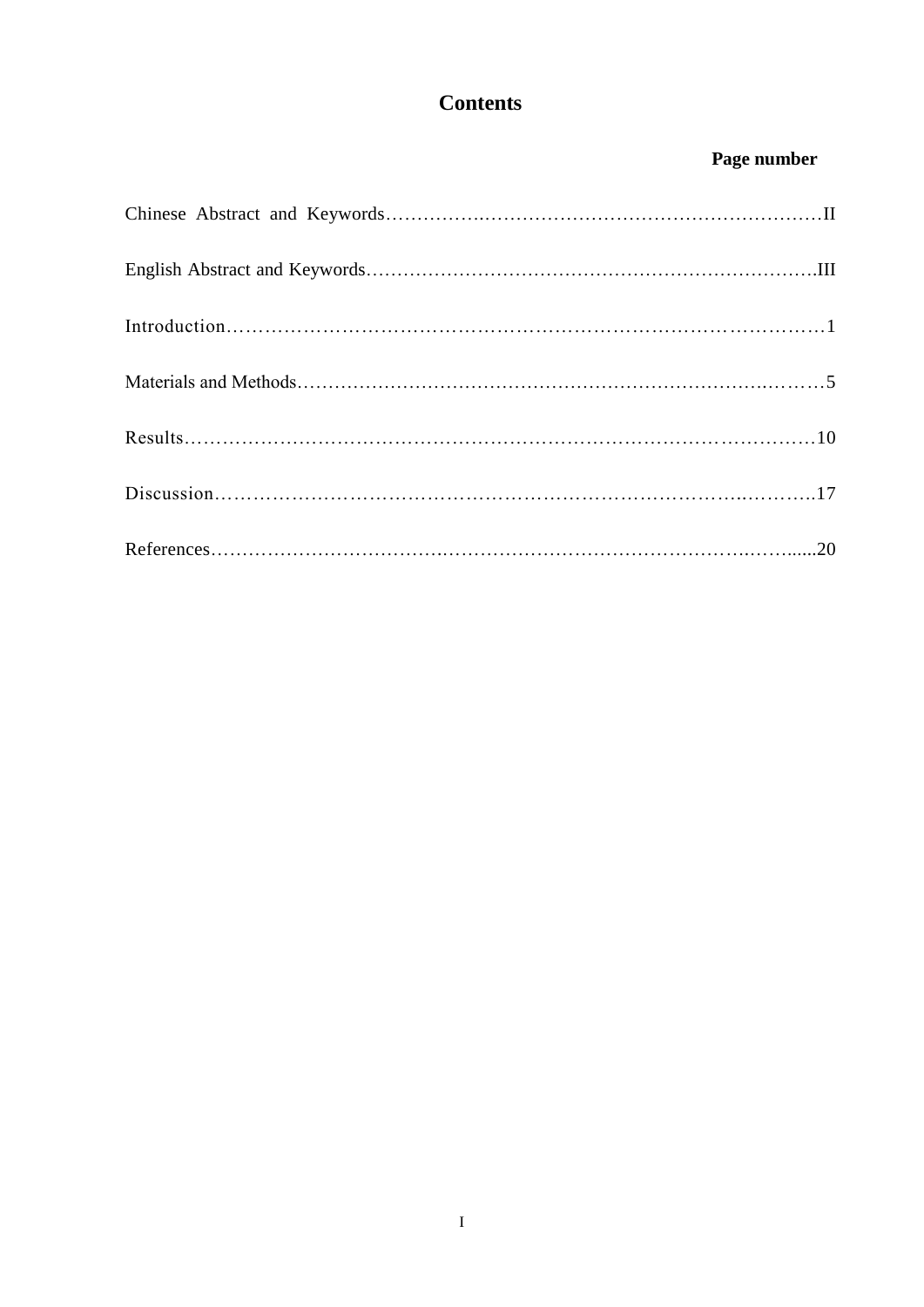中文摘要

近年來有非常多的研究顯示不同個體會展現不同的行為反應,但是相同個體的行為往往 具有一致性。例如,有些個體持續的在不同的情境之下(例如覓食、交配等)展現出較其他 個體來的高的攻擊性。有些理論提出個體之狀態(包含形態、生理、環境等)會因為影響個 體行為之利益與代價而造成不同個體展現出不同的行為傾向。除了自身狀態之外,許多研究 證據亦顯示母體之經歷也會影響子代之行為傾向與反應程度,這些影響可能使個體之行為反 應更適合其環境狀況。此外,過去的相關經歷因為可以提供個體有用的資訊,而影響其再次 遇到類似狀況時的行為決策。對動物打鬥而言,先前的落敗經驗往往使個體於遇到下一個對 手時表現出較退縮的行為而再次被擊退(敗者效應);相反的,獲勝的經驗會使個體變的較兇 猛而再次獲勝(勝者效應)。勝、敗者效應之產生可能是因為打鬥經驗影響個體對自身打鬥能 力與打鬥代價的評估,進而影響到後續的打鬥行為與獲勝機率。雖然勝敗者效應在許多物種 都被觀察到,然而不同個體對勝敗經驗之反應程度是否具有一致性的差異卻未曾被檢視過。 本計畫使用北美紅樹林鳉魚以兩個子題來探討相關議題。子題一探討不同個體對勝敗經驗之 反應程度是否具有一致性的差異,以及這些差異與一致性是否與個體之狀態(競爭能力與荷 爾蒙濃度)相關。子題二探討親代(母方)之勝敗經驗是否會影響子代之行為傾向與反應程 度,以及親代之行為與生理狀態是否能預測其子代之行為與生理狀態。子題一之研究結果顯 示(1)此魚之攻擊性(對自己鏡像之攻擊頻率)、睪固酮、皮質醇等皆具有一致性,一個月 前與後的測量值呈現顯著正相關,(2)攻擊性的一致性高於荷爾蒙的一致性,建議荷爾蒙並 非維持攻擊傾向一致性的主要生理機制,以及,(3)個體對獲勝或落敗經驗之反應並不具有 一致性。子題二之研究結果顯示(1)親代之勝敗經驗會影響子代之攻擊性以及子代對勝敗經 驗的反應:具落敗經驗規代所產下之子代具有較高的攻擊性,而具獲勝經驗之親代所產下之 子代對落敗經有較高的反應程度(亦即展現出較高的敗者效應),(2)攻擊性之一致性受到經 驗之影響,獲得落敗經驗之親代個體之一致性較低,(3)子代與親代之攻擊性、對經驗之反 應程度以及賀蒙濃度皆未呈現正相關(親代與子代之睪固酮濃度甚至呈現顯著負相關),此外 (4)品系對親代與子代之攻擊性與賀蒙濃度的影響不具有一致性。整體而言這些結果顯示, 不同個體紅樹林鳉魚之攻擊性具一致性之差異,但是相關之生理機制並不明確,需要進一步 探討。對此魚而言,親代的經歷對子代的行為有重要的影響,但是此魚之攻擊性與荷爾蒙之 遺傳力可能不高。

關鍵詞:行為一致性、勝敗者效應、北美紅樹林鳉魚、反應程度、狀態、母體效應

II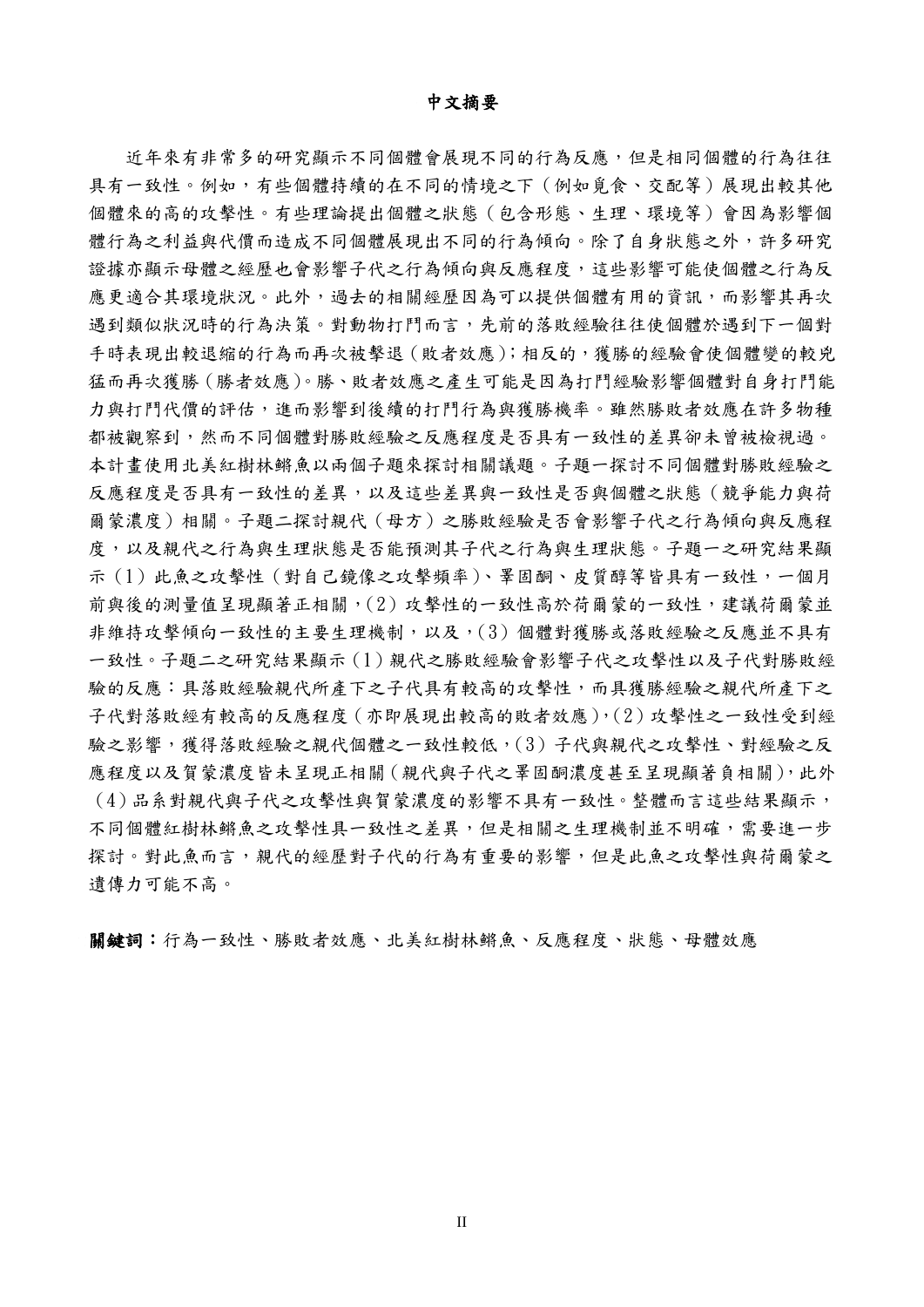#### **English Abstract**

A large amount of studies have shown that individuals tend to behave consistently but differently over time and across contexts. For instance, some individuals tend to exhibit higher levels of aggression in different contexts (e.g., foraging, mating) than the other individuals. State-dependent personality models suggest that an individual's state (morphology, physiology, environment, etc.) affects the balance between the costs and benefits of different behaviors and prompts it to behave consistently in certain ways. In addition to an individual's state, maternal experience is also important in shaping an individual's behavioral tendency and responsiveness. Material influences could help the offspring to better cope with the environment. Individuals that have won or lost a fight recently are more likely to win and lose again, respectively (winner/loser effect). Different individuals may differ in their propensity to modify behavior after winning/losing experience. Despite the prevalence of winner and loser effects in the animal kingdom, differences and consistency in individual response to winning or losing experiences have not been investigated. Using mangrove killifish, *Kryptolebias marmoratus*, this project investigated (Study 1) whether different individuals of the fish show different but consistent responsiveness to winning or losing experiences, and if so, whether the responsiveness/consistency is associated with the individual's behavioral tendency and intrinsic state, and (Study 2) the importance of maternal experience to offspring's behavioral tendency and responsiveness as well as the importance of maternal physiology and behavior in predicting the offspring's physiology and behavior. The results of Study 1 showed that (1) the attack rate and the levels of testosterone and cortisol are highly consistent in the fish, (2) the consistency in the attack rate was higher than the consistency in the hormone levels, indicating that the levels of these hormones are not the physiological mechanisms that promoted the consistency in the attack rates, and (3) individuals of the fish did not appear to respond consistently to winning or losing experiences. The results of Study 2 showed that (1) parents' contest experiences significantly affected offspring's aggressiveness and responses to contest experiences: the offspring of parents with losing experiences attacked their mirror images at higher rates and showed greater loser effects, (2) parent fish that received losing experiences had lower consistency in their aggressiveness, (3) parent's and offspring's levels of aggressiveness and hormones were not positive correlated, (4) linage did not have consistent influences on parent's and offspring's levels of aggressiveness or hormones. Overall, these results showed the fish's aggressiveness to be consistent over time, but the physiological mechanisms important to the consistency remain unclear. Although parents' contest experiences had important influences on the offspring's behaviors, the heritability of the fish's behavior and hormone levels might not be very high.

**Keywords:** behavioral consistency, winner-loser effect, *Kryptolebias marmoratus*, responsiveness, state, maternal effect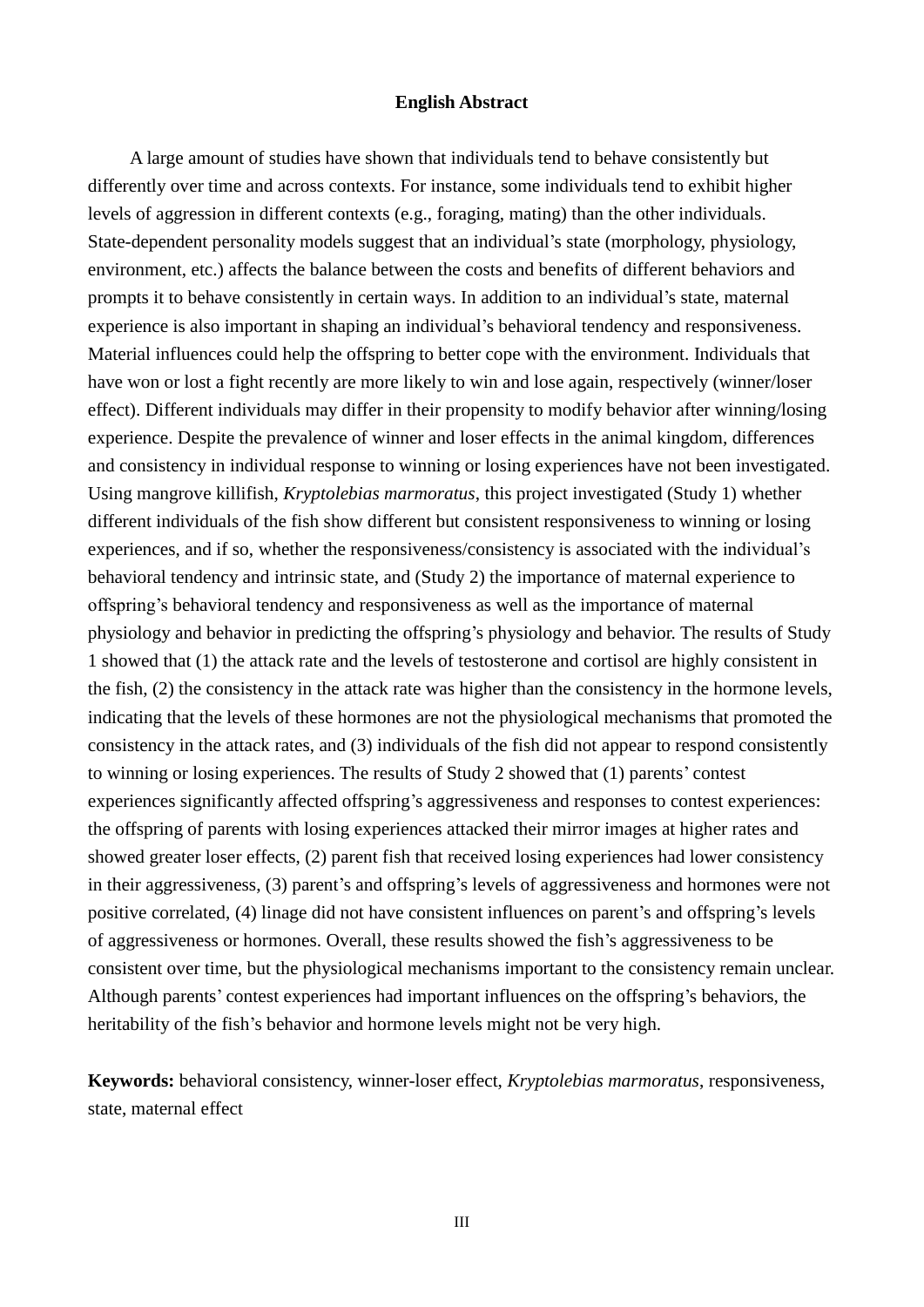#### **Introduction**

That previous winning and/or losing experiences affect subsequent contest decisions has been detected in individuals of all different taxa (winner/loser effect; Hsu et al. 2006). There has been no investigation, however, into whether different individuals of the same species differ in their responsiveness to wins or losses or whether the same individual responds consistently to the same experiences. Nor has the importance of maternal experience to an individual's responses to wins and losses been investigated. This project used a hermaphroditic fish, *Kryptolebias marmoratus*, as the study animal to start addressing these issues.

Animals often fight with each other to compete for resources that are important to their survival and reproduction. Fighting can, however, be costly in terms of expenditure of time and energy (Neat et al. 1998) and risks of both physical injury (Austad 1983; Neat et al. 1998) and predation (Brick 1999). Individuals are therefore expected to evaluate the potential costs and benefits associated with a contest and adjust their behavior accordingly (Maynard Smith & Price 1973; Maynard Smith 1974). Empirical studies have provided evidence that contest behavior and outcome are indeed affected by the costs and benefits perceived by contestants (Austad 1983; Dugatkin & Ohlsen 1990; Turner 1994).

Contest decisions are also influenced by the experience of previous victories and defeats (see Hsu et al. 2006 for a review). Individuals with a recent winning experience have a tendency to behave more aggressively and have a higher probability of escalating a contest (winner effect), while individuals with a recent losing experience behave submissively and retreat immediately when challenged (loser effect). Winner and loser effects probably arise because fight outcomes change an individual's perception of its fighting ability (Whitehouse 1997; Mesterton-Gibbons 1999) and consequently its estimation of the costs of taking part in later contests. Individuals with a winning experience perceive themselves to have good fighting abilities, expect low costs and are more willing to participate in future fights while individuals with a losing experience perceive and behave in the opposite way. Winner and loser effects are reported for animals of all taxa including insects (Adamo & Hoy 1995), arachnids (Hoefler 2002), crustaceans (Bergman et al. 2003), fish (Bakker et al. 1989; Chase et al. 1994), reptiles (Schuett 1997), birds (Martin et al. 1997) and mammals (Huhman et al. 2003). Because winner and loser effects are common phenomena in animal contests, many studies have been devoted to measuring their presence and persistence in different species and/or identifying physiological mechanisms associated with these effects (Li et al. 2014).

Winner-loser effects are usually regarded as species-specific characteristics which some species display but others do not. Recent studies in my laboratory, however, have revealed that individuals of the same species can differ in the extent of their response to winning and/or losing experiences (Lan & Hsu 2011; Earley et al. 2013). In the mangrove killifish, *Kryptolebias marmoratus*, the detectability of winner-loser effects depends on the hormonal state and the outcomes of fights experienced one month previously. The effects are more detectible in individuals (1) with lower levels of cortisol, testosterone and 11-ketotestosterone than others (Earley et al. 2013)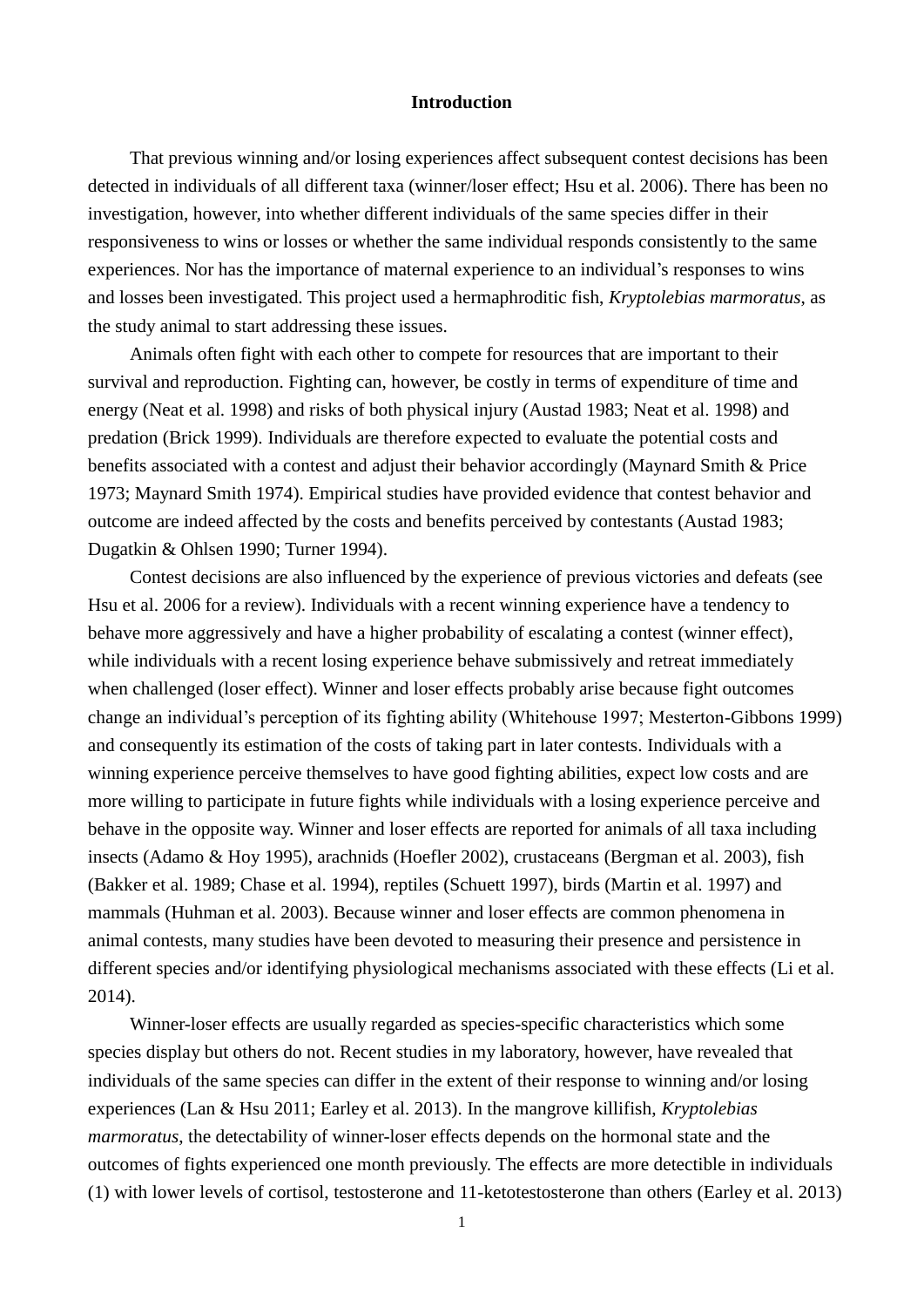and (2) that were given a forced losing experience one month previously than in those that received a forced winning experience (Lan  $&$  Hsu 2011). These results suggest that the propensity to alter contest decisions in the light of the new information from recent wins and/or losses could be modulated by intrinsic and extrinsic factors. An individual's responsiveness to winning and/or losing experiences may, therefore, be plastic and susceptible to the influence of intrinsic and extrinsic factors. The responsiveness to winning and/or losing experiences may also differ between different individuals and reflect between-individual differences in the estimated payoffs of utilizing the information.

In recent years a great deal of research effort has been devoted to examining and understanding between-individual differences and within-individual consistency in behavioral tendencies and responsiveness. Accumulating results from empirical studies indicate that different individuals tend to behave differently but consistently over time and exhibit different 'personality' types (Stamps & Groothuis2010). For example, if an individual behaves more aggressively than others at time A, it is also likely to behave more aggressively than others at time B (and is deemed to have an "aggressive" personality). Various theoretical models have been proposed to address the adaptive value of personality differences (reviewed in Dingemanse & Wolf 2010; Wolf et al. 2011). State-dependent personality models, for instance, suggest that personality is an adaptive outcome of among-individual differences in state (morphology, physiology, environment, etc.): individuals differ in state, which affects the balance between the costs and benefits of their actions and consequently their behavioral tendencies (see Sih et al. 2015 for a review). Individuals possessing low residual reproductive value, for example, should consistently be more bold and aggressive than individuals with high residual reproductive value. Consistency in behaviors could also reflect positive feedback mechanisms between state and behavior. For example, stronger individuals are more aggressive, which gives them access to better food sources, which causes them to become even stronger and behave more aggressively.

Although individuals tend to behave consistently, this does not exclude plasticity in their behavior (Dingemanse et al. 2010). Individuals can adjust their behavior when facing different environmental conditions (plasticity) but remain consistently different from each other (personality) (Mathot et al. 2012). And the propensity to modify behavior in response to environmental changes (i.e., plasticity or responsiveness) could vary between individuals with different behavioral tendencies (Stamps 2016). In barnacle geese (*Branta leucopsis*), for instance, individuals behave consistently in terms of boldness, and bolder individuals have a lower tendency to modify feeding behavior based on social information (Kurvers et al. 2010).

Being responsive to new information would allow an individual to behave in a more adaptive way in an unstable environment (Mery & Burns 2010). However, it is not without costs. Monitoring internal and external environments (Niven & Laughlin 2008) and learning and maintaining accurate information (Dukas 1999; Burns et al. 2011), for instance, are costly processes. Flies (*Drosophila melanogaster*) that were selected for improved learning ability ('High-learning lines") produced fewer eggs after repeated associative learning training, whereas the "Low-learning lines" that had not been selected in this way did not (Mery & Kawecki 2004). Flies that were induced to form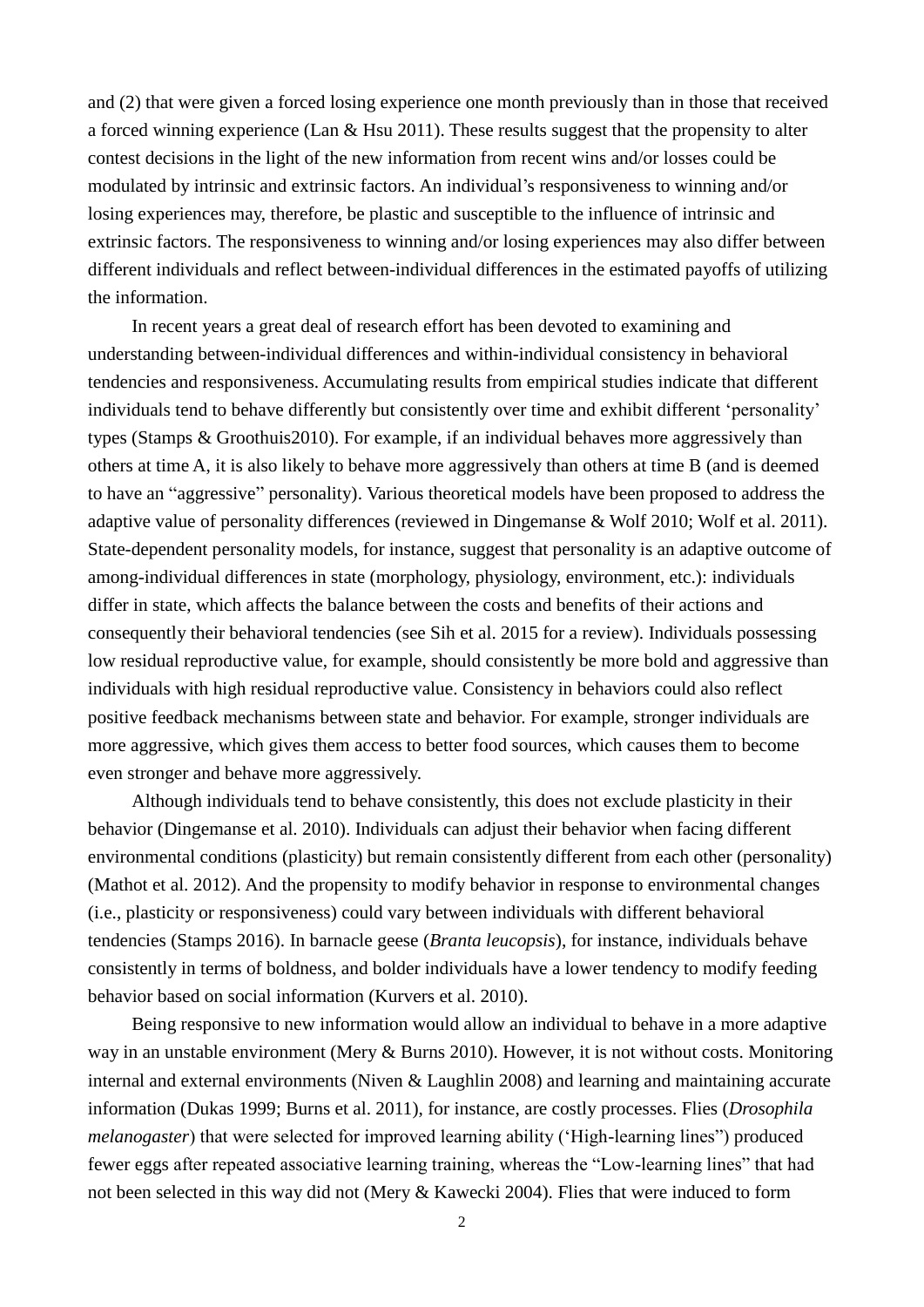long-term memory did not survive deprivation of food and water as long as other flies (Mery  $\&$ Kawecki 2005). Because there is always uncertainty in how the environment might change, there is a risk that acquired information might not be applicable to the new environment, which could introduce additional costs to being responsive. Different individuals could differ in the expected benefits and costs of modifying behavior in the light of new information, leading to differences in their responsiveness.

The same aspects of an individual's state (morphology, physiology, environment, etc.) that affect the balance between the costs and benefits of its behavioral actions (Sih et al. 2015) could also affect the balance between the costs and benefits of being responsive (Dingemanse & Wolf 2013). The consistency in an individual'state would then promote a consistency in individual responsiveness. For instance, how far an individual should move in response to a change in resource abundance may depend on that individual's energetic state (Dingemanse & Wolf 2013). If individuals with lower levels of energy storage tend to be less responsive to a decrease in local resource abundance and have lower feeding rates in return, they would tend to remain in a low energetic state (consistency in state) and continue to display low responsiveness to a change in local resource abundance (consistency in responsiveness).

Maternal conditions can also have an important influence on the physiology and behavioral performance of the offspring (Mousseau & Fox 1998; Green 2008; Fougueray 2013). Maternal experience with social or asocial environments can affect the development, physiology and behavior of the offspring in ways that enable the offspring to be better suited to the environments. In farmed Atlantic salmon (*Salmo salar*), the offspring of females that were injected with higher levels of cortisol (a stress hormone) were less active (Espmark et al. 2008). Eggs produced by female three-spined sticklebacks (*Gasterosteus aculeatus*) exposed to the threat of predation were larger, had higher cortisol content and hatched into juveniles that exhibited tighter shoaling behavior (an antipredator defense) than those produced by females in the control group (Giesing et al. 2011). And the offspring of gravid female crickets (*Gryllus pennsylvanicus*) that have been exposed to a predatory wolf spider *Hogna helluo* exhibit greater antipredator immobility in response to the spiders' chemical cues than do offspring of non-exposed females (Storm & Lima 2010). The offspring from female predatory mites (*Phytoseiulus persimilis*) that were exposed to the intraguild predator (*Amblyseius andersoni*) during egg production showed a greater response to the intraguild predator's cues (Seiter & Schausberger 2015).

As previously described, the winning and losing outcomes of recent fights are assumed to provide individuals with information about how their ability to compete compares with the abilities of others in the population (Whitehouse 1997). Individuals modify their contest behaviors based on these outcomes (winner-loser effects; Hsu et al. 2006) so that their contest decisions become more appropriate in the light of the newly acquired information. Despite the prevalence of winner and loser effects in the animal kingdom and the vast interest in behavioral responsiveness and consistency in recent behavioral literature, whether and how (1) different individuals might respond differently and/or consistently to winning or losing experiences, and (2) a female's experience of wins and losses might influence the behavior of its offspring have not been investigated. Building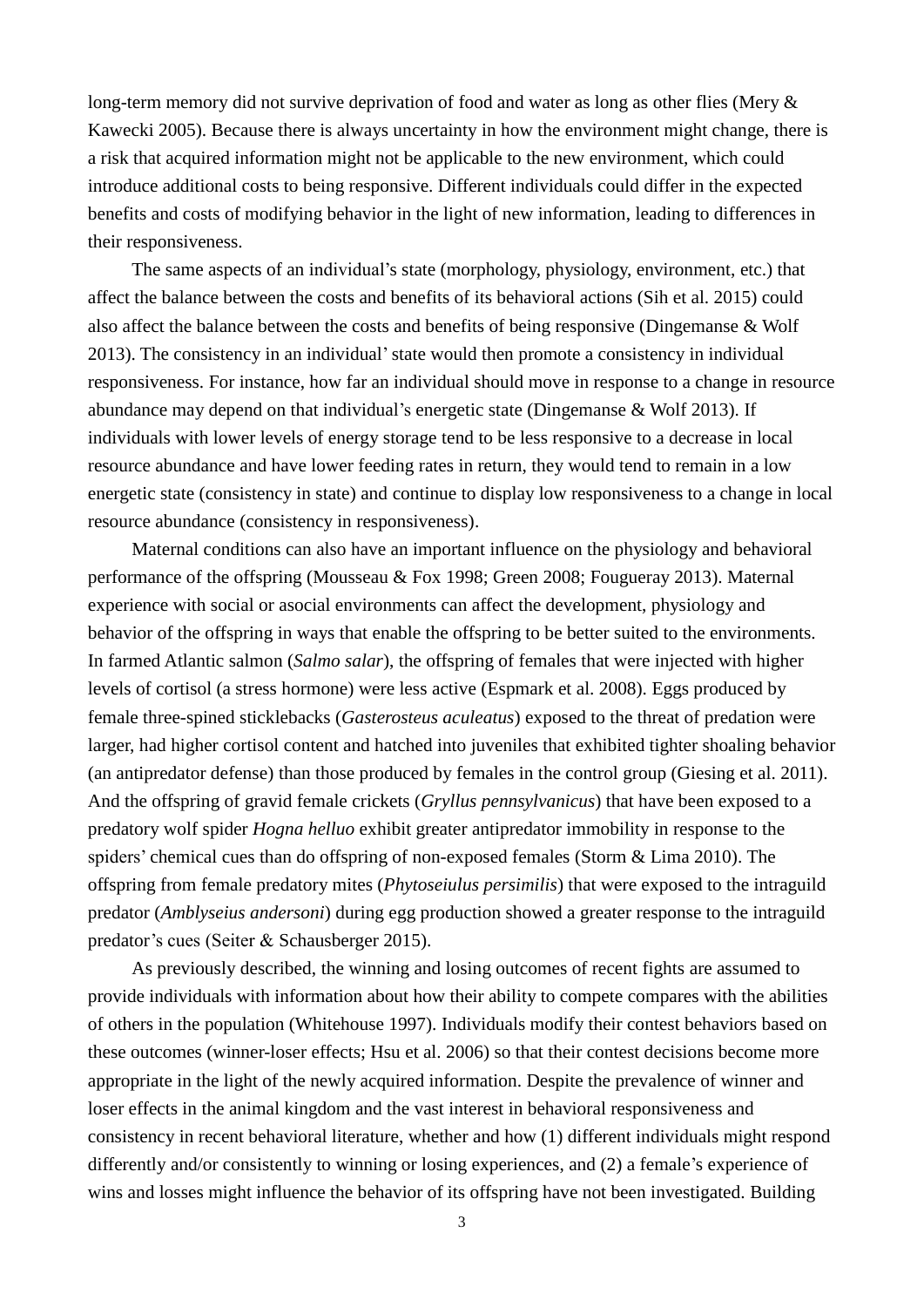on our recent findings that the detectability of winner-loser effects in the self-fertilizing, hermaphroditic mangrove killifish, *Kryptolebias marmoratus*, depends on intrinsic and extrinsic factors (Lan & Hsu 2011; Earley et al. 2013), this project addressed these questions using the fish as the study animal.

Study 1: Whether different individuals show different but consistent responsiveness to winning and losing experiences, and, if so, whether the responsiveness and consistency is associated with the individual's behavioral tendency (in terms of aggressiveness) and intrinsic state (fighting ability and hormone profiles). The results from our previous studies on the fish's winner-loser effects showed that these effects were more detectible in individuals (1) that have or perceive themselves to have a worse fighting ability (Lan & Hsu 2011) and (2) that have hormonal profiles corresponding to lower aggressiveness and worse fighting abilities (Earley et al. 2013). One possible explanation for these results is that individuals with worse competitive ability or lower aggressiveness have inferior body conditions (worse nutritional state: slow recovery from injuries; lower energy storage: lower capability to replenish the energy consumed in contest interactions). Although resources being competed for may be highly valuable, the cost of losing is also very high to these individuals, which prompts them to be more attentive to the newly acquired fighting ability related information. Based on the results of the previous studies, we expected the fish's responsiveness to contest experiences to be negatively associated with its fighting ability, aggressiveness and levels of endogenous steroid hormones.

Study 2: (I) The importance of maternal experience to offspring's aggressiveness and responsiveness, and (II) the importance of material hormone profiles, aggressiveness and responsiveness to the corresponding traits in the offspring. Studies have shown that competitive ability, aggressiveness and dominance ability are heritable (Nol et al. 1996; Cunningham et al. 2013; Weiß & Foerster 2013). An individual's winning-losing experiences could, therefore, provide sampling information about the relative competitive ability not only for the individual but also for its offspring. If maternal experience in the fish has an adaptive effect on the offspring's behavior, the offspring of individuals with winning/losing experiences should behave more/less aggressively than the offspring of control individuals (with no contest experiences). And, because the responsiveness to contest experiences is expected to be negatively associated with aggressiveness, the offspring of individuals with winning/losing experiences are expected to be less/more sensitive to the influence of contest experiences. This study also examined whether the maternal hormone profiles, aggressiveness and responsive ness predict the corresponding traits in the offspring.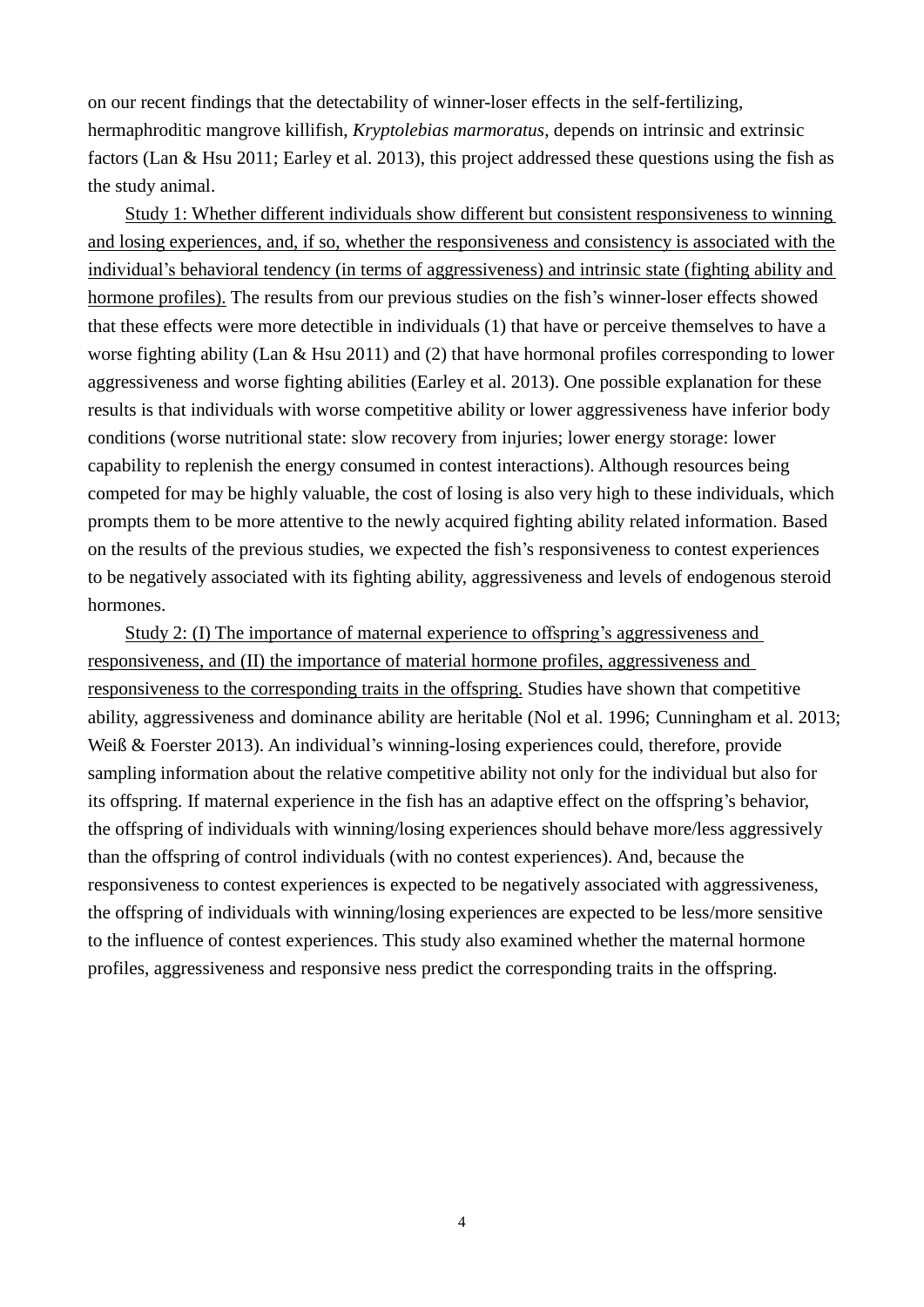### **Materials and Methods**

#### **I. The study species**

The mangrove killifish *Kryptolebias marmoratus*, is an internally self-fertilizing androdioecious fish (Taylor 2012) and inhabits mangrove areas ranging from south-eastern Brazil, Venezuela, throughout much of the Caribbean, the Bahamas, Yucatan and southern Florida (Harrington & Kallman 1968). Natural populations consist mainly of isogenic, hermaphrodites with very low incidence  $(< 1\%)$  of males, although an outcrossing heterozygous population with 20% males was discovered in Twin Cays, Belize (Mackiewicz et al. 2006). Adult hermaphroditic descendants of 7 isogenic lineages of *K. marmoratus* originally collected by Dr. D. Scott Taylor and Dr. Ryan Earley from various locations (BP9: Big Pine Key, Florida, USA 2010; DAN2K: Dangria, Belize, collected in 2000; DC1: Dove Creek, Tavernier, Florida, USA; HON9: Utila, Honduras, 1996; RHL: San Salvador, Bahamas, 1997; SLC8E: St. Lucie County, FL, USA, 1995; VOL: Volusia County, Florida, USA, 1995) were used for this study. Fish were kept individually in 13 x 13 x 9 cm translucent polypropylene plastic containers (maintenance container). Every container was filled with 600 ml of approximately 25 ppt synthetic sea water (Instant Ocean<sup>®</sup> powder) and labelled with a unique code for individual identification. Water in all containers was replaced monthly. Fish were maintained at  $25^{\circ}$ C on a 14:10 h light:dark cycle and fed newly hatched brine shrimp (Artemia) nauplii daily.

## **II. Experimental design**

**Study 1: Whether different individuals show different but consistent responsiveness to winning and losing experiences, and, if so, whether the responsiveness and consistency is associated with the individual's behavioral tendency (in terms of aggressiveness) and intrinsic state (fighting ability and hormone profiles).**

For this study, we examined whether different individuals display different but consistent tendencies to alter their aggressiveness after being exposing to a winning or losing experience, and whether the tendency is related to an individual's personality (in terms of aggressiveness), fighting ability or endogenous levels of hormones. We used a 3 (experience treatment: winning (W), losing (L), or no-contest experience (N))  $\times$  2

|                                                  |                         | <b>Fighting ability</b> |              |  |
|--------------------------------------------------|-------------------------|-------------------------|--------------|--|
|                                                  |                         | <b>Better</b>           | <b>Worse</b> |  |
|                                                  | Winning                 | $n = 35$                | $n = 35$     |  |
| Experience                                       | Losing                  | $n = 35$                | $n = 35$     |  |
|                                                  | No-contest<br>(control) | $n = 35$                | $n = 35$     |  |
| Table 1. The experimental design<br>for Study 1. |                         |                         |              |  |

(fighting ability: better or worse) factorial design for these objectives (Table 1). In summary, the same individual received the same type of experience twice (4 weeks apart). We then examined whether the behavioral changes following the two were similar.

The procedures for study 1 are provided in Table 2. Approximately  $4 \sim 6$  weeks prior to Day1, contests were staged at 9:00 between size-matched (difference in body length  $\leq 1$  mm) individuals to divide them into two "fighting ability" groups: with better (winners of the contests) or worse (losers of the contests) fighting ability. The procedures for staging contests are described in detail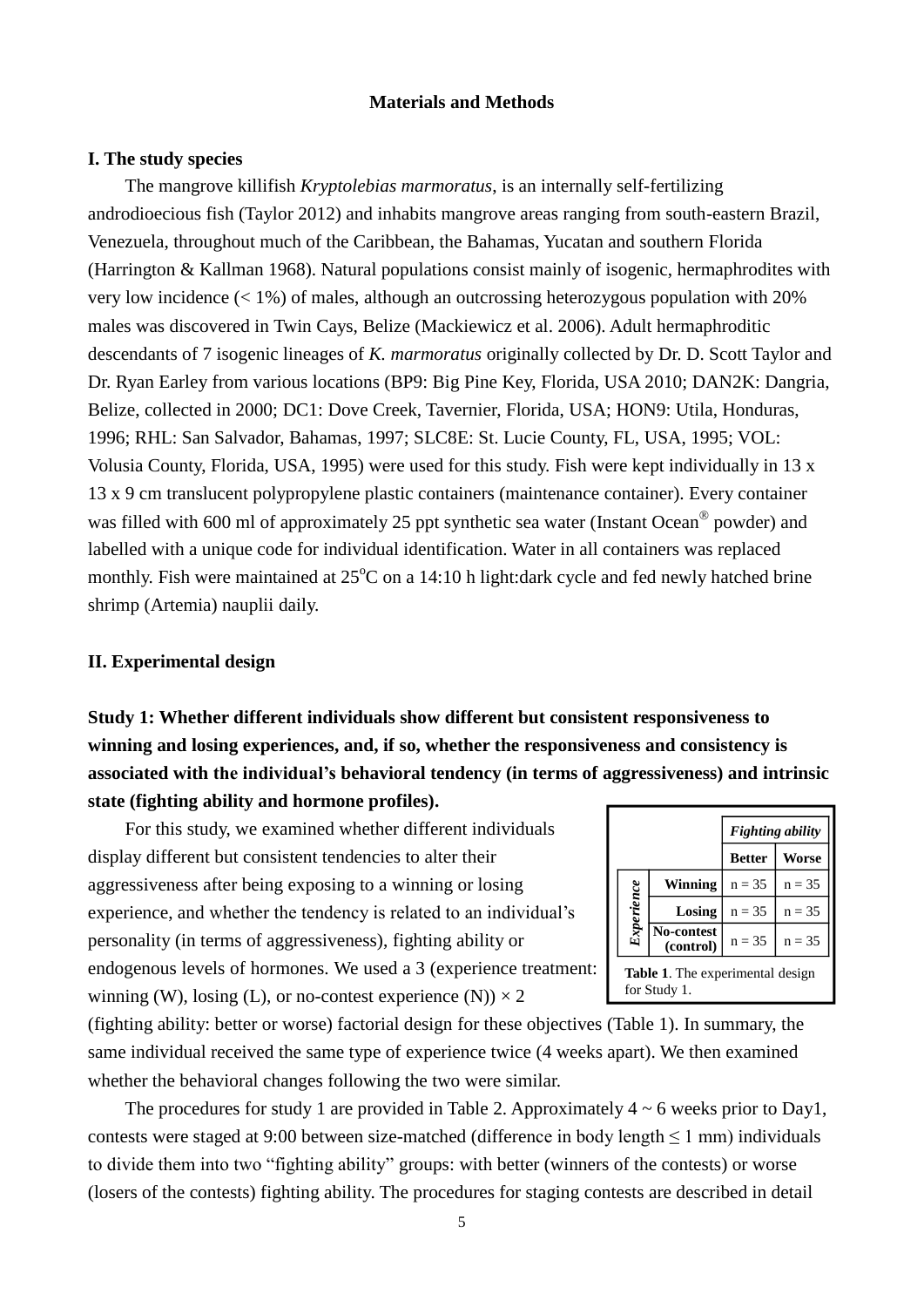below in '**III. General Procedures:** *1. Staging contests***'**. Fish were replaced in their maintenance containers after the contest and fed newly hatched brine shrimp nauplii. Winners/losers of the contests were deemed to have "better"/"worse" fighting ability. Fish with "better" or "worse" fighting ability were randomly assigned to one of the 3 experience (W, L or N) treatments.

|  |           |                         | 1 <sup>st</sup> responsiveness measure |                                        |                                         | $2nd$ responsiveness measure |                                        |                                         |
|--|-----------|-------------------------|----------------------------------------|----------------------------------------|-----------------------------------------|------------------------------|----------------------------------------|-----------------------------------------|
|  |           | 4-6 W prior to<br>Day1  | Day1                                   | Day <sub>2</sub>                       | Day3                                    | Day29                        | Day30                                  | Day31                                   |
|  | Morning   | Size-matched<br>Contest | Hormone<br>Sample<br>#1                | Pre-experience<br>aggressiveness<br>#1 | Post-experience<br>aggressiveness<br>#1 | Hormone<br>Sample<br>#2      | Pre-experience<br>aggressiveness<br>#2 | Post-experience<br>aggressiveness<br>#2 |
|  | Afternoon |                         |                                        | Experience #1                          |                                         |                              | Experience #2                          |                                         |

**Table 2.** The time schedule for Study 1's experimental procedures.

On Day1, water samples were collected from the study fish at 9:00 for their first hormone measurement. (See **'III. General procedure:** *2. Hormone collection, extraction and assay***'**). Fish were replaced in their maintenance containers after the procedures and fed newly hatched brine shrimp nauplii.

On Day2, at 10:00, the study fish were prepared for their first pre-experience aggressiveness test (see **'III. General procedure: 3.** *Aggressiveness test***'**). Upon the completion of the test, the fish were replaced in their maintenance containers and fed newly hatched brine shrimp nauplii. On the same day at 15:00, the fish were prepared to receive their predesigned contest experience for the first time (see **'III. General procedure:** *4. Providing a winning, losing or no-contest experience***'**). Upon the completion of the experience training, the fish were replaced in their maintenance containers.

On Day 3, at 10:00, the study fish were prepared for their first post-experience aggressiveness test (see **'III. General procedure: 3.** *Aggressiveness test***'**). Upon the completion of the test, the fish were replaced in their maintenance containers and fed newly hatched brine shrimp nauplii.

On Days 29, 30 and 31, we repeated the procedures for Days1, 2, and 3, respectively for the 2<sup>nd</sup> hormone measurement, pre-experience aggressiveness test, contest-experience training and post-experience test.

## **Study 2: (I) The importance of maternal experience to offspring's aggressiveness and responsiveness, and (II) the importance of material hormone profiles, aggressiveness and responsiveness to the corresponding traits in the offspring's.**

This study used a 3 (parent's experience: 3 W, 3 L or 3 N)  $\times$  3 (offspring's experience: 1 W, 1 L or 1 N) factorial design (Table 3) to examine whether the offspring's behavioral tendency and responsiveness to winning and losing experiences were dependent on the parent's contest history. The parents and offspring in this study were given the same experience 2 times to enforce the effects (Earley et al. 2013; Li et al. 2014). The parent's and the offspring's hormone profiles, aggressiveness and responsiveness to contest experience were measured to evaluate the ability of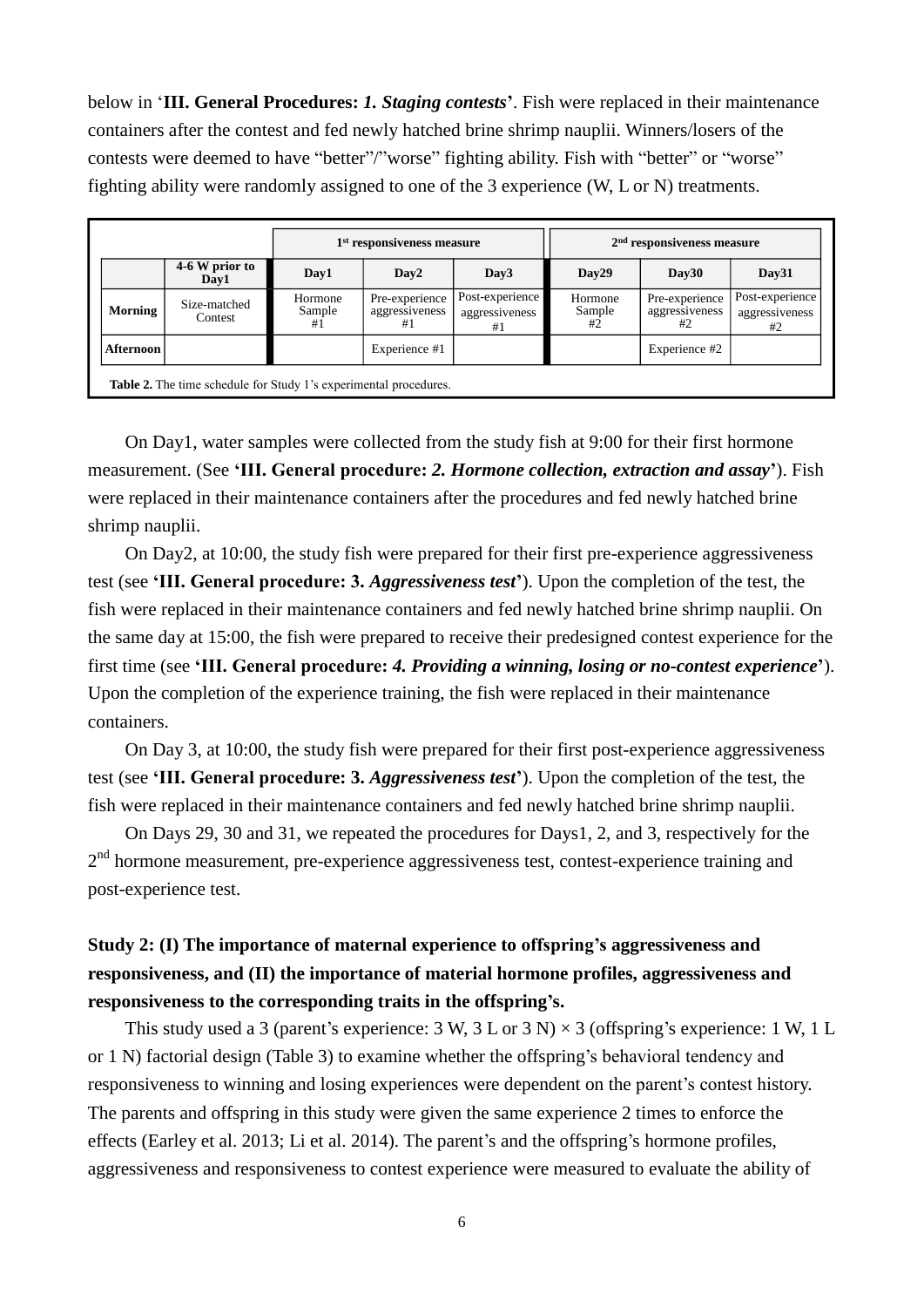the parental traits to predict the offspring's traits. One offspring (the first offspring that survived to 8-month old) from each parent was used for the study. As shown in Table 3, although we used 56 parents for each of the 9 treatments (a total of 504 parents), some of these parents did not produce viable offspring for follow-up experimental procedures. The final sample sizes for these treatments were between 28 to 35 (total sample size  $= 288$ ).

|                               |    |                                                                     | <b>Offspring's experience</b> |                                        |
|-------------------------------|----|---------------------------------------------------------------------|-------------------------------|----------------------------------------|
|                               |    | 2W                                                                  | 2L                            | 2N                                     |
|                               | 2W | $n = 56(32)$ $n = 56(32)$ $n = 56(32)$                              |                               |                                        |
| <sup>D</sup> arent's<br>erier | 2L | $\left  n = 56 (35) \right  n = 56 (35) \left  n = 56 (34) \right $ |                               |                                        |
|                               | 2N |                                                                     |                               | $n = 56(28)$ $n = 56(30)$ $n = 56(30)$ |

**Table 3**. The experimental design for Study 2. The numbers in the parentheses showed how many of the 56 parents actually produced viable offspring for the experimental procedures.

Fish that were between 8 and 15 months of age are used as the parent fish of this study. The parent fish are be randomly assigned to one of the 9 parent-offspring experience treatments.

The procedures for Study 2 are summarized in Table 4. Approximately  $4 \sim 6$  weeks prior to Day1, contests were staged at 9:00 between size-matched (difference in body length ≤ 1 mm) individuals to divide them into two "fighting ability" groups: with better (winners of the contests) or

worse (losers of the contests) fighting ability. The procedures for staging contests are described in detail

| <b>Parent</b>                                                     |                   |                                  | <b>Parent/Offspring</b>    |                            |                                   |
|-------------------------------------------------------------------|-------------------|----------------------------------|----------------------------|----------------------------|-----------------------------------|
| 4 W prior to<br>Day1                                              | Day1              | Day3                             | Day4                       | Day <sub>5</sub>           | Day6                              |
| Size-matched<br>Contest                                           | Hormone<br>sample | Pre-experience<br>aggressiveness | 1 <sup>st</sup> Experience | 2 <sup>nd</sup> Experience | Post-experience<br>aggressiveness |
| Table 4. The time schedule for Study 2's experimental procedures. |                   |                                  |                            |                            |                                   |

below in '**III. General Procedures:** *1. Staging contests***'**. Fish were replaced in their maintenance containers after the contest and fed newly hatched brine shrimp nauplii. Winners/losers of the contests were deemed to have "better"/"worse" fighting ability. Fish with "better" or "worse" fighting ability were randomly assigned to one of the 3 experience (W, L or N) treatments.

On Day1, water samples were collected from the parent fish at 9:00 (See **'III. General procedure:** *2. Hormone collection, extraction and assay***'**). After the procedures, we measured the fish's body length and weight. Afterwards, fish were replaced in their maintenance containers procedures and fed newly hatched brine shrimp nauplii.

No experimental procedures were conducted on Day2 to allow the fish one day to recover from the hormone measurement procedures.

On Day3, the parent individuals were subjected to the aggressiveness test (pre-experience aggressiveness) (see **'III. General procedure: 3.** *Aggressiveness test***'**). Upon the completion of the test, the fish were replaced in their maintenance containers and fed newly hatched brine shrimp nauplii.

On Day4, the fish were subjected to the predesigned contest experience for the first time (see **'III. General procedure:** *4. Providing a winning, losing or no-contest experience***'**). Upon the completion of the experience training, the fish were replaced in their maintenance containers. On Day5, the fish received their predesigned contest experience for the  $2<sup>nd</sup>$  time to reinforce the effect of the experience. Fish were replaced in their maintenance containers after procedures and fed newly hatched brine shrimp nauplii.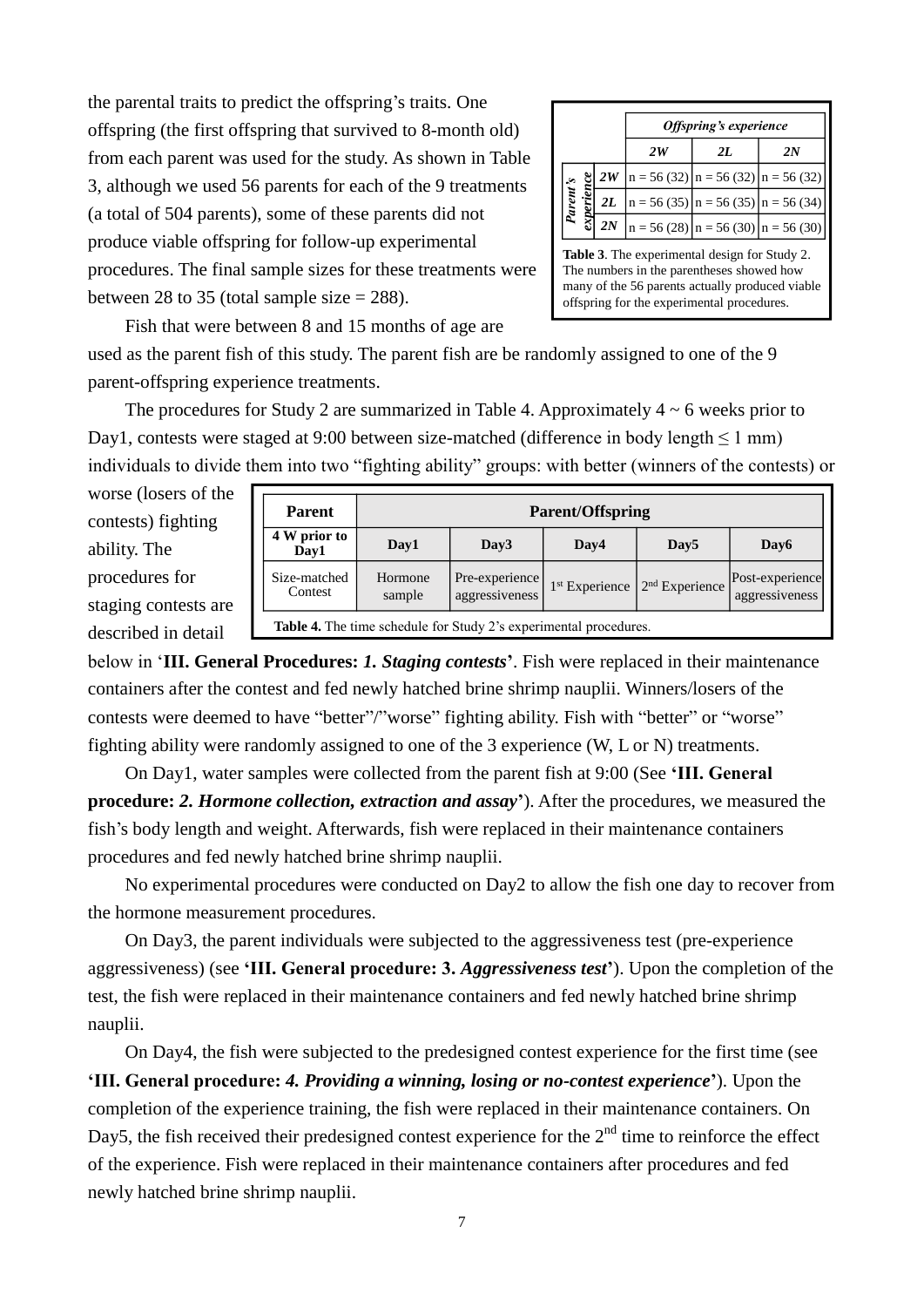On Day6, the fish were subjected to their post-experience aggressiveness test (see **'III. General procedure: 3.** *Aggressiveness test***'**). Upon the completion of the test, the fish were replaced in their maintenance containers and fed newly hatched brine shrimp nauplii.

Between Day7 to Day35 (4-week period), the first 30 eggs laid by a parent fish were collected and placed in individual containers (120 ml container containing 50 ml clean 25 ppt salt water, 1 egg/container). For each of the parents, the first offspring that survived to 8 months of age was designated as its offspring to be used for the study. The offspring individuals were subject to the same experimental procedures as the parent individuals: Day1-hormone collection, Day3 aggressiveness test (pre-experience aggressiveness), Day4-  $1<sup>st</sup>$  contest experience, Day5-  $2<sup>nd</sup>$  contest experience, Day6- aggressiveness test (post-experience aggressiveness).

#### **III. General Procedures**

#### *1. Staging contests:*

Contests were staged between two individuals of a designated pair to divide experimental fish into those with better fighting ability (contest winners) and those with worse fighting ability (contest losers). To identify individuals, the non-vascularized, outer margins of the fish's caudal fins were clipped without removing any tissue 24 hours before they were used for experiments. The two fish were placed one in each compartment, randomly selected, of a standard aquarium ( $12 \times 16 \times 20$ )  $\text{cm}^3$ , containing water 12 cm deep and 2 cm of gravel) separated by a black partition. The two contestants were allowed to acclimatize in the standard aquarium until 09:00 next morning. A contest began when the partition was lifted. The contestant that first chased/attacked its opponent for 5 minutes without retaliation was the winner and its opponent the loser.

## *2. Hormone collection, extraction and assay*

Fish were placed in individual 600 ml glass beakers with 400 ml clean 25 ppt synthetic sea water (one fish/beaker) and left in the beakers for 1 hour. After 1 hour, the fish were removed from the beakers. Hormone was extracted from the water samples using C18 solid phase extraction columns (Lichrolut RP-18, 500 mg, 3.0 ml; Merck) fitted to a 24-port manifold. Columns were first primed with 2 consecutive washes with 2 ml HPLC grade methanol (MeOH) followed by 2 consecutive washes with 2 ml distilled water. Tubing was then fastened securely to the top of each column and placed into the water sample collected from the fish. The vacuum was engaged and the water sample passed through the tubing into the column. When the samples passed completely through the columns, salts were removed with 2 consecutive 2 ml washes of distilled water. Columns were frozen until further processing. Freeze storage of water samples and columns has been determined not to impact steroid concentrations (Ellis et al. 2004). Columns were thawed and purged with 2 x 2 ml washes of distilled water. Hormone was eluted from the columns into 12 x 75 mm (6 ml) borosilicate vials by 2 consecutive 2 ml washes with HPLC grade MeOH. The 4 ml of eluted solvent was evaporated at 40 °C (water bath) with a gentle stream of nitrogen ( $\sim 0.7 \text{n/m}^2$ ).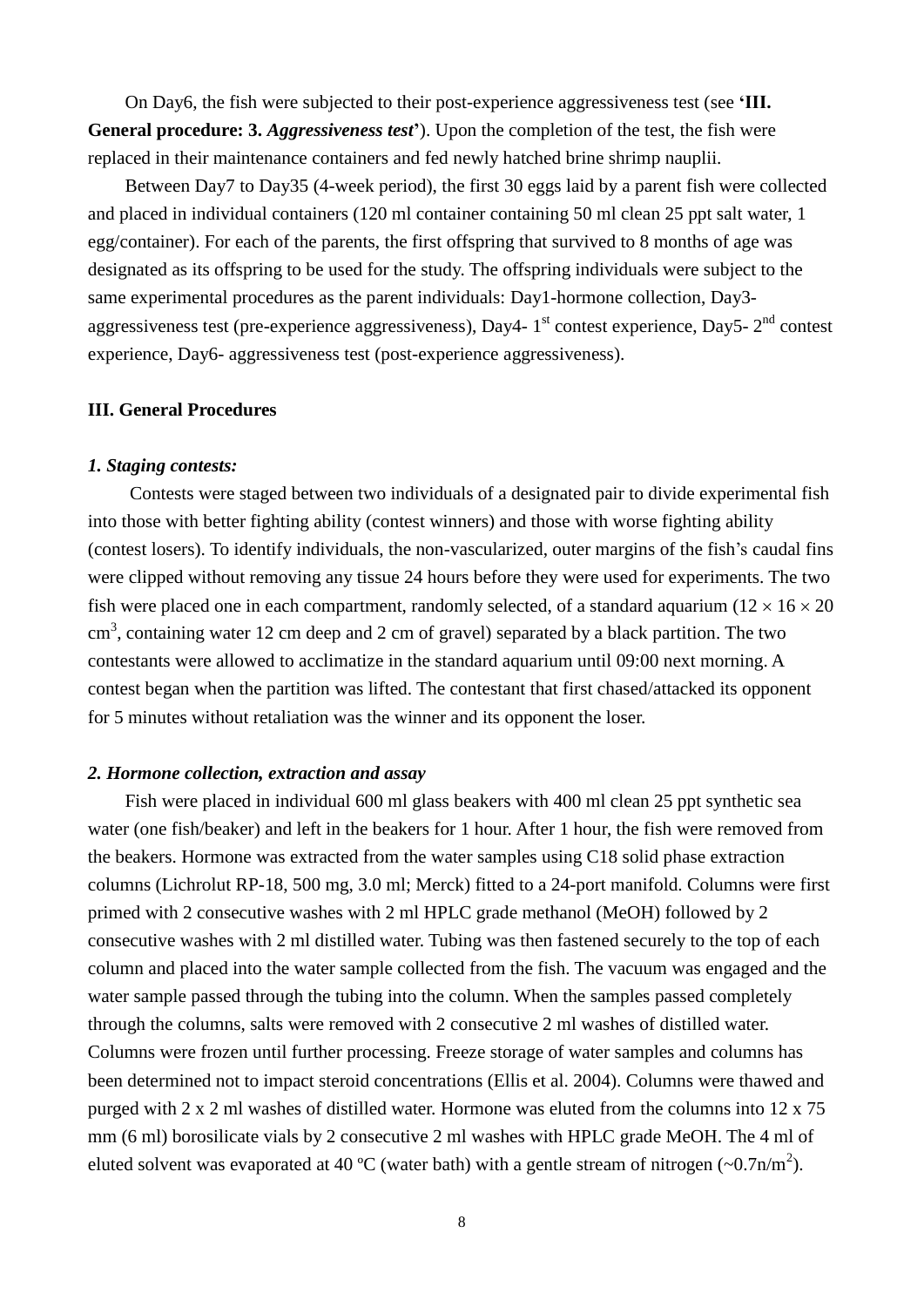The resulting hormone pellet was re-suspended in 800µl of enzyme-immunoassay (EIA) buffer supplied with the kits (see below) and the samples stored at -20  $^{\circ}$ C until assay.

Cayman Chemicals Inc. EIA kits were used for all hormones (Cortisol and T), following the manufacturer's recommended procedures. Plates were read at 405nm on a BioTek microplate reader. Earley and Hsu (2008) have validated the Cayman Chemicals, Inc. kits for *K. marmoratus* water-extracted hormones by assessing parallelism of a serial dilution curve with the standard curve and quantitative recovery.

Data were presented as pg/sample. Because the distributions of the levels of testosterone and cortisol tended to be skewed, we ln transformed these measurements for statistical analyses.

#### *3. Aggressiveness test*

We used the procedures modified from Chang et al. (2012) for the test. Aggressiveness was quantified by a mirror test in a standard aquarium ( $12 \times 16 \times 20$  cm, containing water 12 cm deep and 2 cm of gravel). The mirror was attached to one of the narrow sides of the tank (randomly assigned), with the fish acclimatized behind an opaque partition 11 cm from the mirror for 30 min. After the acclimatization period, the partition was removed and the fish was allowed to interact with its mirror image for 30 min. Afterwards, the partition was re-inserted to separate the fish and the mirror to terminate the test. We calculated the attack rate (#/min) from the number of attacks the fish delivers at its mirror image in 5 minutes after the first attack and used it to quantify aggressiveness. The difference in the attack rate (#/min) between the post- and pre-experience aggressiveness test were calculated as the fish's response to contest experiences: *Change in attack rate = (post-experience attack rate) – (pre-experience attack rate)*

## *4. Providing a winning, losing or no-contest experience*

To ensure that all individuals receive their pre-designated losing (or winning) experience, they were fought against much larger (smaller) trainer fish (difference in  $SL > 2mm$ ) that have won (lost) several fights against similar-sized opponents. The experience training were staged by placing an experimental fish in one of the two similar-sized compartments (randomly assigned) of a standard aquarium divided by an opaque partition and the larger (smaller) trainer fish in the other compartment. After 30-min acclimatization, the partition was removed to allow the fish to interact. A losing experience was completed when the experimental fish retreated from a display/attack by the larger trainer fish and quickly swam away. A winning experience was completed when the smaller trainer fish retreated from the experimental individual's display/attack and quickly swam away. Fish assigned to receive a no-contest experience were treated exactly as above, except that there was no opponent in the other compartment and was allowed to swim around for 2 min before the partition was replaced. When a fish was assigned to receive multiple winning or losing experiences (one experience training per day for multiple days), a new trainer fish was used every day to avoid possible complication of individual recognition.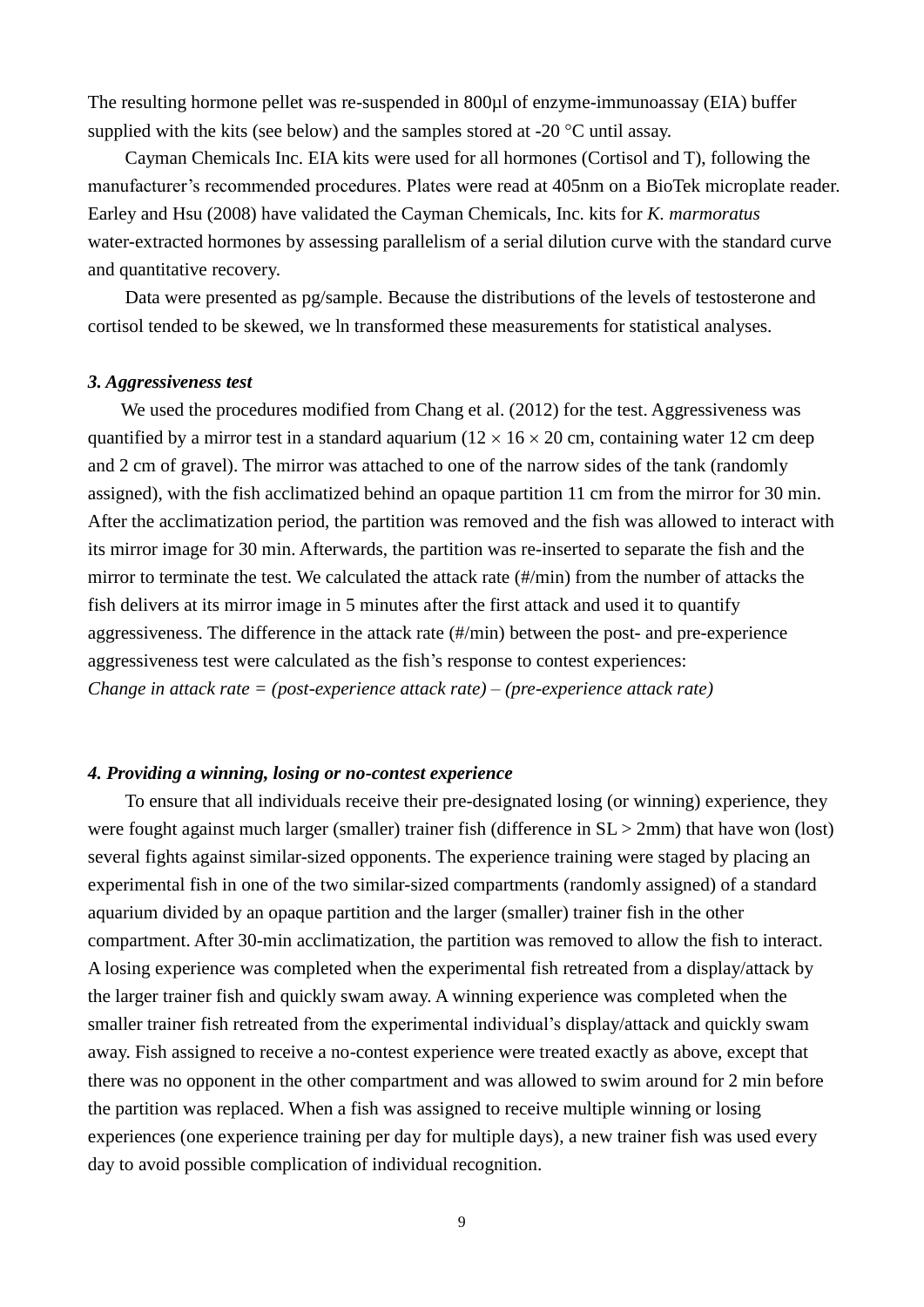#### **Results**

**Study 1: Whether different individuals show different but consistent responsiveness to winning and losing experiences, and, if so, whether the responsiveness and consistency is associated with the individual's behavioral tendency (in terms of aggressiveness) and intrinsic state (fighting ability and hormone profiles).**

The test fish were randomly assigned to the three experience treatments in Study 1such that there was no significance in the body size (SL) of the fish assigned to the three treatments ( $F_{2,209}$  = 0.4, p = 0.636; mean $\pm$ SE: W = 29.3 $\pm$ 0.4, N = 29.9 $\pm$ 0.4; L = 29.6 $\pm$ 0.4 mm). The mirror-attack rates (#attacks/min) measured before and after the  $1<sup>st</sup>$  set of experiences and before and after the  $2<sup>nd</sup>$  set of experience are all highly correlated (Table 5). Individuals of the fish thus show within-individual consistency in aggressiveness in aggressiveness. The fish's cortisol and testosterone levels measured one month apart also highly correlated (Table 5). The consistency in aggressiveness appears to be higher than the consistency in hormone levels (Table 5).

No significant experience effects on attack rates were detected for either experience 1 ( $F_{2,207} = 1.4$ ,  $p = 0.260$ ; mean $\pm$ SE: W = 1.43 $\pm$ 0.57, N =  $0.21\pm0.57$ ; L =  $0.37\pm0.57$ ) or experience 2 ( $F_{2,207} = 0.1$ , p = 0.888; mean $\pm$ SE: W =  $1.61\pm0.67$ , N =  $1.21\pm0.67$ ; L =  $1.61\pm0.67$ ). The fish did not show consistent changes in the

Table 5. Pair-wise correlations between the four mirror attack rates measurements (#attacks/min, Att) and between the two cortisol (Cort) and testosterone (T) measurements.

| Variable 1    | Variable 2    | $r$ (95% CI) p-value       |          |
|---------------|---------------|----------------------------|----------|
| Pre-Exp1-Att  | Post-Exp1-Att | $0.70(0.62-0.76) < 0.0001$ |          |
| Pre-Exp1-Att  | Pre-Exp2-Att  | $0.55(0.45-0.64) < 0.0001$ |          |
| Pre-Exp1-Att  | Post-Exp2-Att | $0.38(0.26-0.49)$ < 0.0001 |          |
| Pre-Exp2-Att  | Post-Exp1-Att | $0.74(0.68-0.80)$ < 0.0001 |          |
| Pre-Exp2-Att  | Post-Exp2-Att | $0.65(0.57-0.72)$ <0.0001  |          |
| Post-Exp1-Att | Post-Exp2-Att | $0.58(0.49-0.66)$          | < 0.0001 |
| Pre-Exp1-Cort | Pre-Exp2-Cort | $0.20(0.06-0.32)$          | 0.0042   |
| $Pre-Exp1-T$  | $Pre-Exp2-T$  | $0.22(0.09-0.34)$          | 0.0014   |

attack rate after receiving a winning ( $r = -0.03$ ,  $n = 70$ ,  $p = 0.811$ ), a losing ( $r = -0.21$ ,  $n = 70$ ,  $p =$ 0.823), or no fighting ( $r = -0.14$ ,  $n = 70$ ,  $p = 0.432$ ) experiences.

Individuals with better or worse fighting ability did not differ significantly in the cortisol levels measured before experience 1 ( $t_{208} = 0.8$ , p = 0.402; mean±SE: Better = 288.4±26.9, Worse =  $320.3\pm26.9$ ) or experience 2 (t<sub>208</sub> = 0.3, p = 0.776; mean $\pm$ SE: Better = 313 $\pm$ 36.0, Worse = 298.8±36.0). They also did not differ significantly in the testosterone levels measure before experience 1 (t<sub>208</sub> = 0.8, p = 0.444; mean±SE: Better =  $368.3 \pm 18.1$ , Worse =  $348.7 \pm 18.1$ ) or experience 2 ( $t_{208}$  = 0.6, p = 0.567; mean±SE: Better = 384.3±23.8, Worse = 365.0±23.8).

Individuals with better or worse fighting ability, however, differed (marginally) significantly in the attack rate measured before  $(t_{208} = 2.3, p = 0.021;$  mean $\pm$ SE: Better = 7.4 $\pm$ 0.6, Worse = 5.5 $\pm$ 0.6) and after ( $t_{208} = 2.4$ ,  $p = 0.020$ ; mean $\pm$ SE: Better = 8.1 $\pm$ 0.6, Worse = 6.1 $\pm$ 0.6) experience 1. Individuals with better fighting ability attacked their mirror images at higher rates than the ones with worse fighting ability both before and after experience 1. Individuals with better fighting ability also had higher attack rates before ( $t_{208} = 2.3$ ,  $p = 0.024$ ; mean $\pm$ SE: Better = 7.3 $\pm$ 0.6, Worse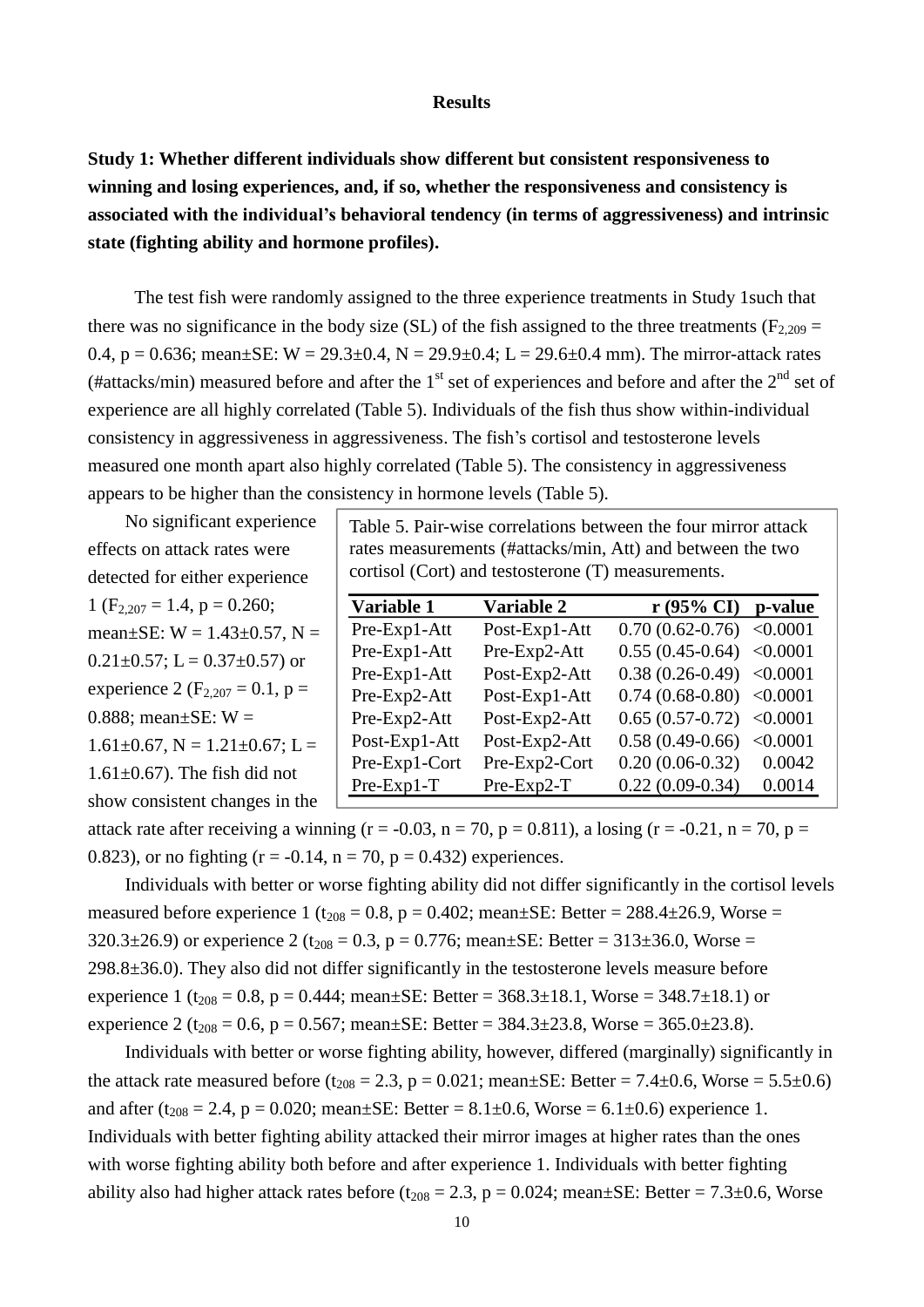$= 5.4\pm0.6$ ) but not after (t<sub>208</sub> = 0.6, p = 0.536; mean $\pm$ SE: Better = 8.1 $\pm$ 0.7, Worse = 7.5 $\pm$ 0.7) experience 2 than the ones with worse fighting ability. They also did not differ significantly in the changes of the attack rate after experience 1 ( $t_{208} = 0.1$ , p = 0.893; mean±SE: Better = 0.71±0.47, Worse =  $0.62\pm0.47$ ) or experience 2 (t<sub>208</sub> = 1.7, p = 0.084; mean $\pm$ SE: Better = 0.81 $\pm$ 0.54, Worse = 2.14±0.54). Generally speaking, individuals with better a fighting ability attacked their mirror images at higher rates than individuals with a worse fighting ability. However, there is no evidence for fighting ability to play an important role of an individual's responsive after contest experiences.

We next analyzed the importance of an individual's fighting ability and pre-experience aggressiveness, testosterone and cortisol to its responsiveness to a winning or losing experience. For individuals that received a winning experience, the change in the attack rate after experience 1 related negatively with pre-experience aggressiveness ( $b = -0.27 \pm 0.04$ ,  $F_{1,68} = 6.8$ ,  $p = 0.011$ ) and positively with testosterone ( $b = 0.0068 \pm 0.0029$ ,  $F_{1,68} = 5.4$ ,  $p = 0.023$ ) and cortisol ( $b =$ 0.0065±0.0024,  $F_{1,68} = 7.4$ , p = 0.008) but had no relationship with fighting ability ( $F_{1,68} = 0.3$ , p = 0.608). For individuals that received a winning experience, the change in the attack rate after experience 2 did not have significant relationship with pre-experience aggressiveness ( $b =$  $-0.14\pm0.08$ ,  $F_{1.68} = 3.2$ , p = 0.077), testosterone (b =  $-0.0020\pm0.0023$ ,  $F_{1.68} = 0.8$ , p = 0.386), cortisol  $(b = -0.0014 \pm 0.0018, F_{1.68} = 0.6, p = 0.446)$  or fighting ability (F<sub>1.68</sub> = 0.4, p = 0.507). For individuals that received a losing experience, the change in the attack rate after experience 1 related negatively with pre-experience aggressiveness ( $b = -0.24 \pm 0.09$ ,  $F_{1.68} = 8.1$ ,  $p = 0.006$ ) but not pre-experience testosterone (b = -0.0037 $\pm$ 0.0029, F<sub>1.68</sub> = 1.6, p = 0.205) or cortisol (b = 0.0004±0.0016,  $F_{1,68} = 0.1$ , p = 0.8210) or fighting ability ( $F_{1,68} = 0.0$ , p = 0.924). For individuals that received a losing experience, the change in the attack rate after experience 2 also related negatively with pre-experience aggressiveness ( $b = -0.24 \pm 0.11$ ,  $F_{1,68} = 4.8$ ,  $p = 0.032$ ) but not pre-experience testosterone (b = -0.0009±0.0026,  $F_{1,68} = 0.1$ , p = 0.732) or cortisol (b =  $-0.0016 \pm 0.0022$ ,  $F_{1,68} = 0.5$ ,  $p = 0.501$ ) or fighting ability ( $F_{1,68} = 1.7$ ,  $p = 0.194$ ).

## **Study 2(I): The importance of maternal experience to offspring's aggressiveness and responsiveness**

#### The influence of contest experiences on parent's aggressiveness:

In this study, the parent individuals showed strong loser effects and attacked their mirror image at significantly lower rates after losing experiences ( $F_{2,501} = 33.4$ , p < 0.0001; mean $\pm$ SE: W = 1.15 $\pm$ 0.43, N = 0.99 $\pm$ 0.43; L = -3.3 $\pm$ 0.43; Figure 1). For these parent individuals, pre- and post-experience attack rates were positively correlated ( $r = 0.46$ , 95% CI: 0.39-0.53, n = 504, p < 0.0001). When analyzed separately, the correlations were smaller for the ones that received losing experience treatments ( $r = 0.35$ , 95% CI: 0.21-0.47,  $n = 168$ ,  $p < 0.0001$ ) than for the ones that received winning (r = 0.56, 95% CI: 0.47-0.66, n = 168, p < 0.0001) or no fighting (r = 0.58, 95% CI: 0.47-0.67,  $n = 168$ ,  $p < 0.0001$ ) experience treatments (Figure 2). These results showed that losing experience lowered aggressiveness as well as the consistency in aggressiveness in the parent individuals.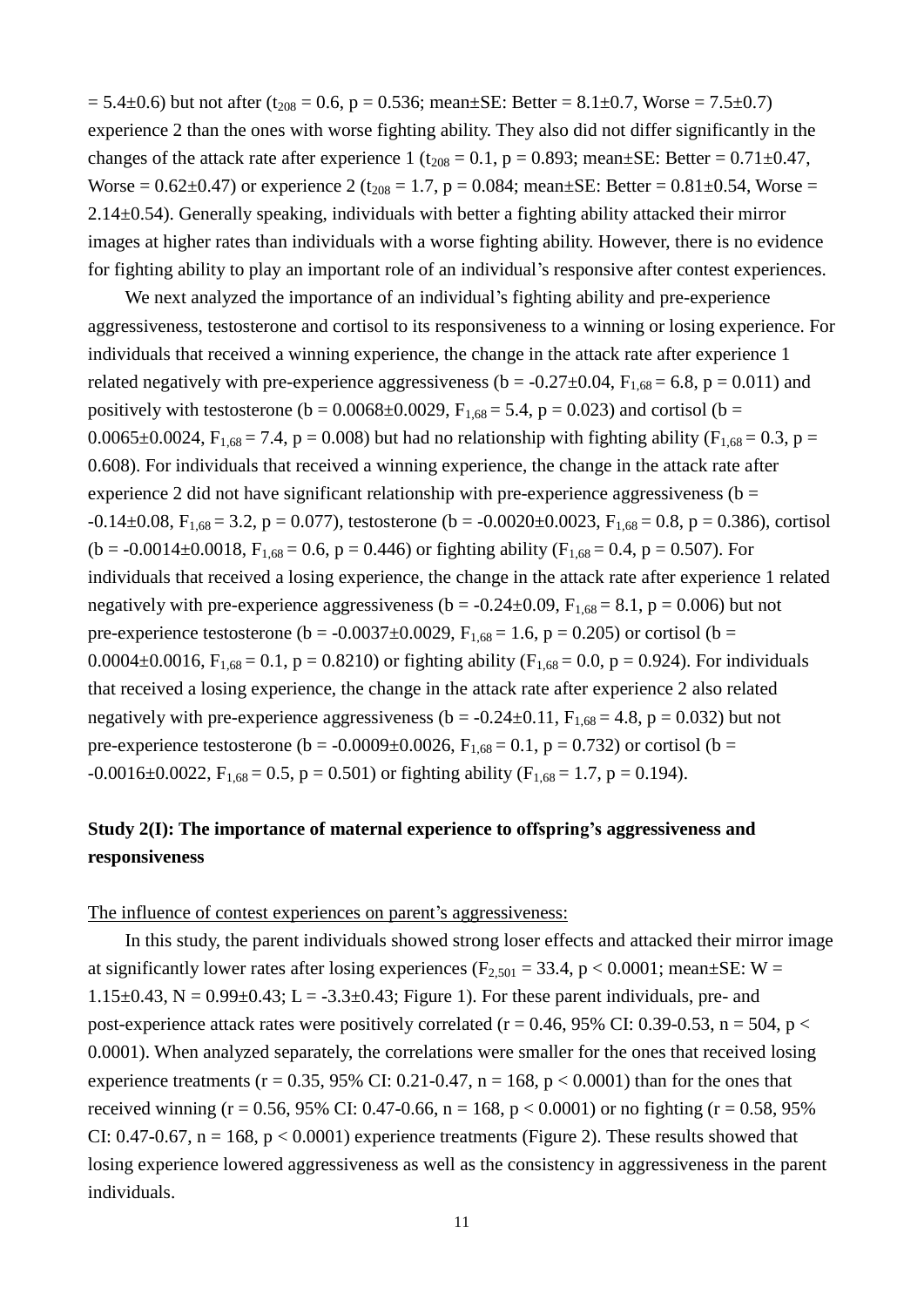

Figure 1. The change (post-experience – preexperience) in attack rates (#/min, mean ± SE) of the parent individuals after experience treatments. Means labeled with different letters are significant different at  $P < 0.05$  (Tukey) multiple comparisons).

Parent individuals that had better fighting ability attacked mirror images at a higher rate before exposed to contest experiences ( $t_{502} = 5.3$ , p < 0.001; mean $\pm$ SE: better = 9.23 $\pm$ 0.31, worse = 6.90 $\pm$ 0.31). Parent's fighting ability, however, did not affect the change in the attack rate after receiving contest experience ( $p = 0.258$ ) or their responsiveness to contest experiences ( $p = 0.142$ ) (Table 6).



Figure 2. The relationship between pre- and postexperience attack rate  $(\frac{\text{#}}{\text{min}}, \text{mean} \pm \text{SE})$  of parent individuals that received different experience treatments)

> Table 6. The importance of fighting ability (FA) and contest experience (Exp) on parent's change in attack rate after receiving contest experiences.

|                | F    | dfs   | p       |
|----------------|------|-------|---------|
| <b>FA</b>      | 1.3  | 1,498 | 0.258   |
| Exp            | 33.6 | 2.498 | < 0.001 |
| $FA\times Exp$ | 2.0  | 2,498 | 0.142   |

## The influence of parent's contest experience on the offspring's aggressiveness and hormones:

Offspring of the parents that received different contest experiences differed significantly in their pre-experience attack rates ( $F_{2,285} = 4.7$ ,  $p = 0.008$ ; mean±SE: W =  $11.8\pm0.6$ , N =  $10.5\pm0.6$ ; L =  $13.3\pm0.6$ ; Figure 3). The trend was for the offspring of the parents that were given the control experience (i.e., no contest experiences) to have lower attack rates than the offspring of the parents that received either losing or winning experiences (although only the mean of the offspring of the parents that were given losing was significantly higher) (Figure 3). Parent's



Figure 3. The offspring's pre-experience attack rate  $(\frac{\text{#}}{\text{min}}, \text{mean} \pm \text{SE})$  of parents that received different contest experiences. Means labeled with different letters are significant different at  $P < 0.05$  (Tukey) multiple comparisons).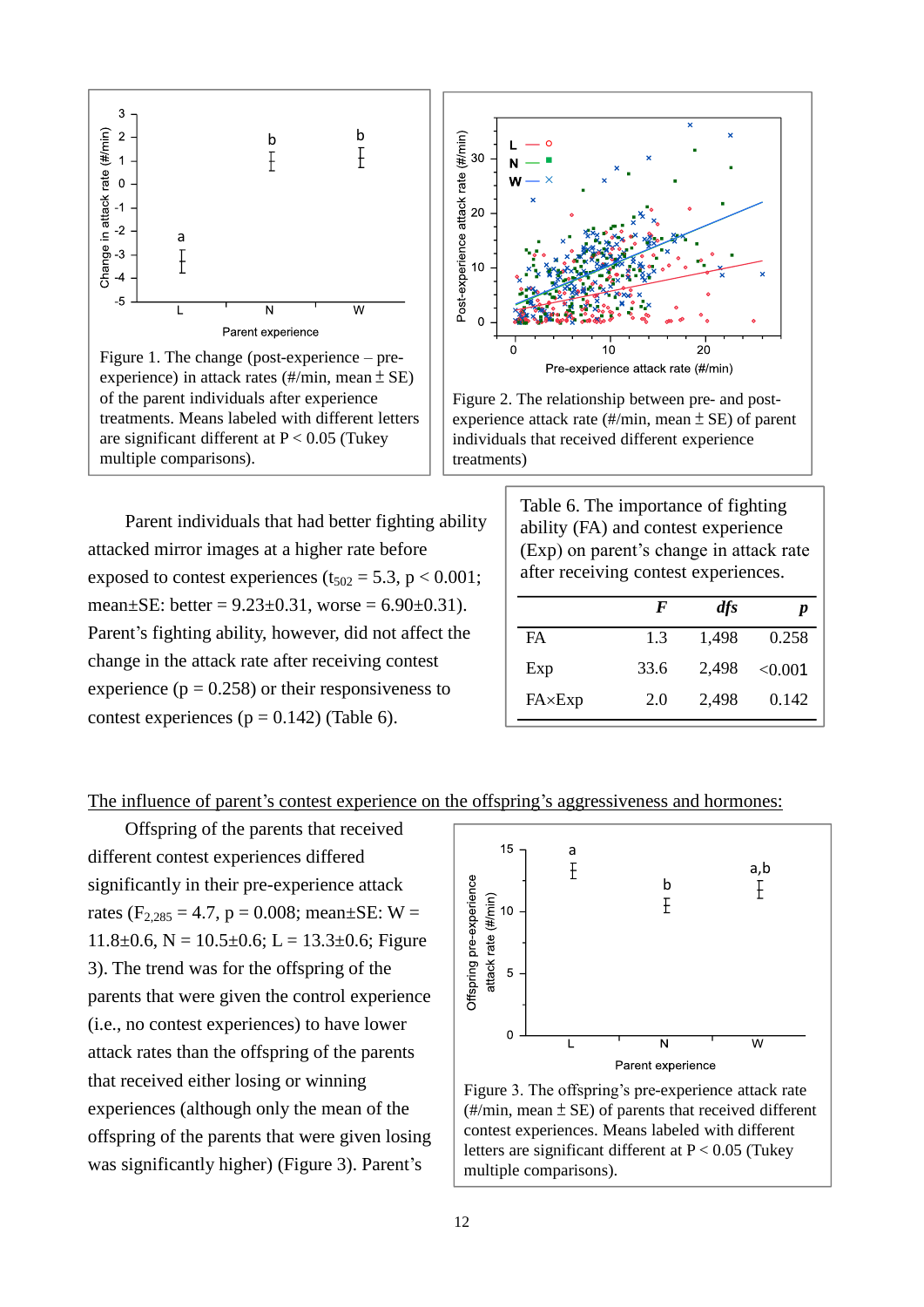contest experiences, however, did not have significant influence on the offspring's level of testosterone (F<sub>2,285</sub> = 0.9, p = 0.398) or cortisol (F<sub>2,285</sub> = 1.2, p = 0.304).

### The importance of parent's contest experience on offspring's sensitivity to contest experiences:

Both the parent's and offspring's contest experience had significance influences on the

offspring's responsiveness to contest

experiences (general linear model; parent:  $p =$ 0.001; offspring:  $p = 0.004$ ; Table 7). Furthermore, parent's and offspring's contest experiences had insignificant interaction effects on the offspring's attack rate (parent $\times$ offspring:  $p = 0.089$  (Table 6). Further analyses showed that the offspring significantly responded to contest experiences when the parents received

| Table 7. The joint influence of the parent's<br>and the offspring's contest experiences on<br>the offspring's attack rate. |      |       |       |  |
|----------------------------------------------------------------------------------------------------------------------------|------|-------|-------|--|
|                                                                                                                            | F    | dfs   |       |  |
| Parent                                                                                                                     | 11.7 | 2,279 | 0.001 |  |
| Offspring                                                                                                                  | 6.7  | 2,279 | 0.004 |  |
| Parent×Offspring                                                                                                           | 13.0 | 4.279 | 0.089 |  |

winning (F<sub>2,279</sub> = 7.1, p = 0.001) experiences but not if the parent's received losing (F<sub>2,279</sub> = 0.1, p = 0.898) or no contest  $(F_{2,279} = 2.2, p = 0.113)$  experiences (Figure 4).



## **Study 2 (II) the importance of material hormone profiles, aggressiveness and responsiveness to the corresponding traits in the offspring's.**

## Importance of parent's aggressiveness and responsiveness to contest experiences to those of the offspring:

Parent's fighting ability did not have influence on the offspring's aggressiveness (i.e., offspring's pre-experience attack rate;  $t_{286} = 0.1$ ,  $p = 0.928$ ; mean $\pm$ SE: better = 11.98 $\pm$ 0.52, worse = 11.91±0.53). Furthermore, parent's aggressiveness (pre-experience attack rate) did not predict offspring's aggressiveness (pre-experience attack rate) (general linear model,  $b = 0.07 \pm 0.07$ ,  $F_{1,286} =$ 0.8,  $p = 0.371$ ). We used the offspring individuals that received the same experience treatments as their parents to examine whether the parent's responsiveness would predict offspring's responsiveness to the same contest experiences. The analyses showed that the parent's responsiveness did not have significant predictive power of the offspring's responsiveness (general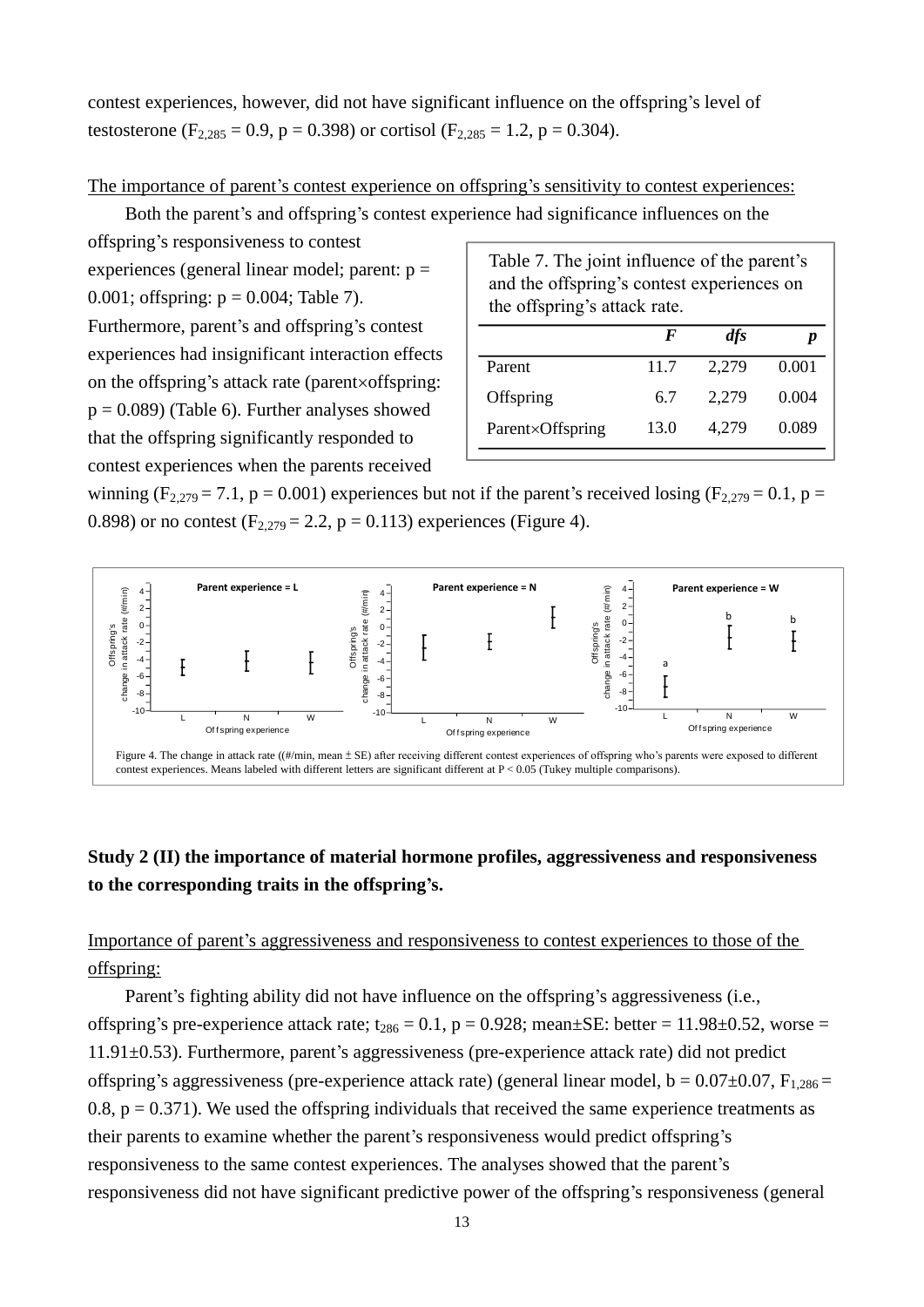linear models; W:  $b = -0.43 \pm 0.28$ ,  $F_{1,30} = 2.3$ ,  $p = 0.142$ ; N:  $b = 0.03 \pm 0.16$ ,  $F_{1,28} = 0.03$ ,  $p = 0.865$ ; L:  $b = -0.15 \pm 0.13$ ,  $F_{1,33} = 1.3$ ,  $p = 0.263$ ).

#### Importance of parent's hormonal state to offspring's hormonal state:

Because the distributions of parent's and offspring's levels of testosterone and cortisol were skewed, these measurements were ln transformed for statistical analyses. The parent's levels of



testosterone was, unexpectedly, negatively associated with those of the offspring ( $b = -0.30 \pm 0.06$ ,  $F_{1,286} = 22.5$ , p < 0.001; Figure 6a). The parent's levels of cortisol had a non-significant positive relationship with those of the offspring ( $b = 0.07 \pm 0.04$ ,  $F_{1,286} = 2.7$ ,  $p = 0.097$ ; Figure 6b).

## Importance of parent's hormonal state to offspring's aggressiveness:

Parent's levels of testosterone (b = -0.13±0.15,  $F_{1,286} = 0.7$ , p = 0.391) and cortisol (b =  $-0.08\pm0.07$ ,  $F_{1,286} = 1.2$ ,  $p = 0.265$ ) did not have significant relationship with offspring's aggressiveness (i.e., pre-experience attack rate).

### Importance of lineage to aggressiveness:



Lineage had significant influence on both the parent's ( $F_{6,497} = 3.5$ , p = 0.002) and the offspring's ( $F_{6,281} = 2.2$ , p = 0.0472) aggressiveness (i.e., pre-experience attack rate). For the parent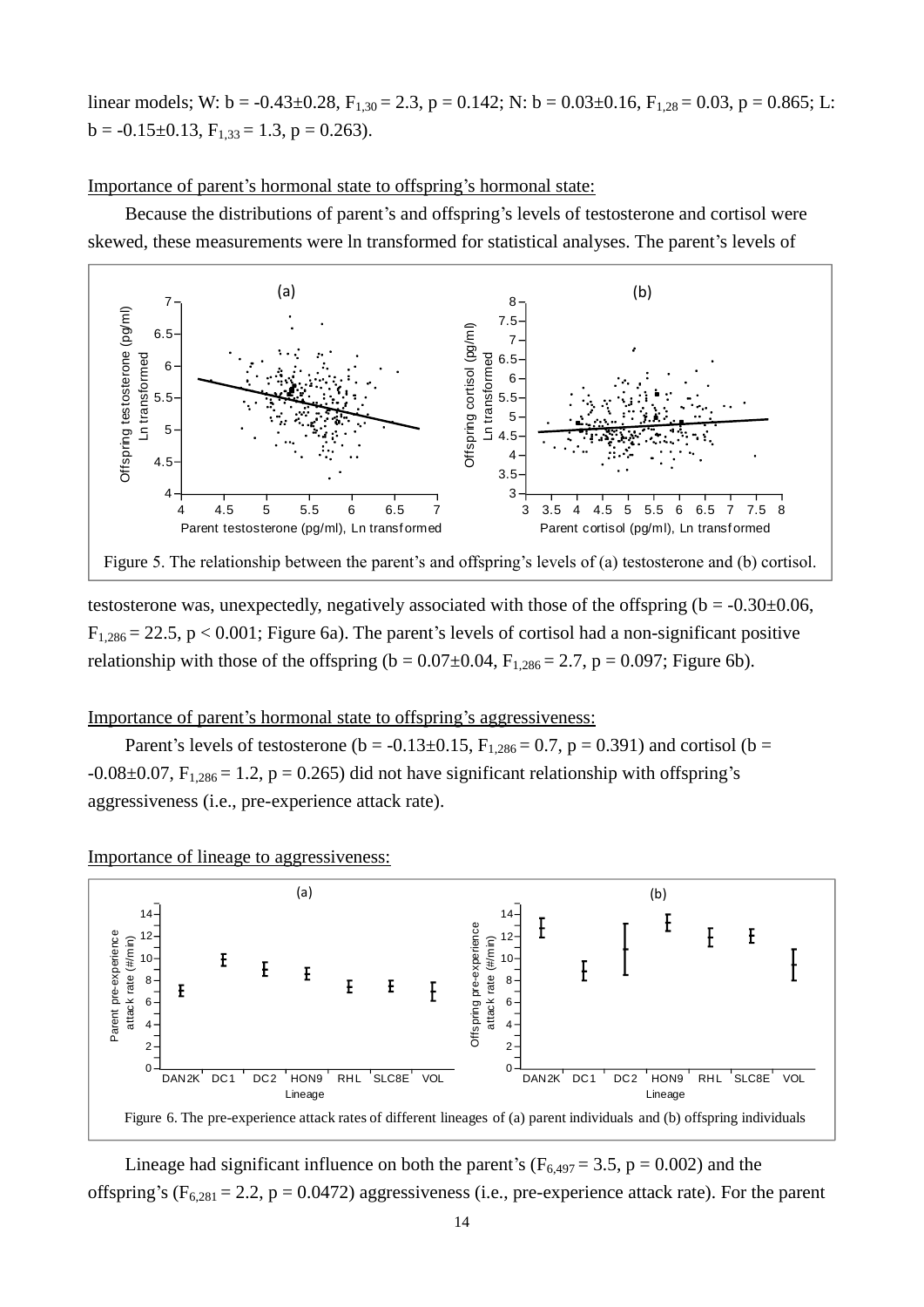individuals, DC1 was the most aggressive lineage while VOL was the least aggressive lineage (Figure 6a). For the offspring individuals, however, HON9 was the most aggressive lineage while the DC1 became the least aggressive linage (Figure 6b). This inconsistency in the aggressiveness among different lineage between the parents and the offspring was unexpected.

## Importance of lineage to hormonal state:

Lineage had significant influence on the parent's ( $F_{6,497} = 3.0$ , p = 0.007) levels of testosterone. For the parent individuals, DC1, DC2, RHL and SLC8E had (significantly) higher testosterone levels than VOL ( $p < 0.05$ , Tukey multiple comparisons), while DAN2K and HON9 had intermediate levels (Figure 7a). For the offspring individuals, there was not overall difference in testosterone levels ( $F_{6,281} = 1.0$ , p = 0.433) (Figure 7b). Therefore, lineage did not seem to have consistent between-generation influences on the fish's testosterone levels.



Lineage had significant influence on both the parent's ( $F_{6,497} = 12.9$ , p < 0.001) (Figure 8a) and the offspring's ( $F_{6,281} = 3.0$ , p = 0.008) (Figure 8b) levels of cortisol. And, for both the parents and the offspring, DC1 had the highest while the DAN2K had the lowest cortisol levels (Figures 8a,b). Lineage thus had some consistent between-generation influence on the fish's cortisol levels.



Consistent with the above analyses, if we included lineage as a factor in general linear models, we found that parents' testosterone levels ( $p < 0.001$ ), but not lineage ( $p = 0.330$ ), significantly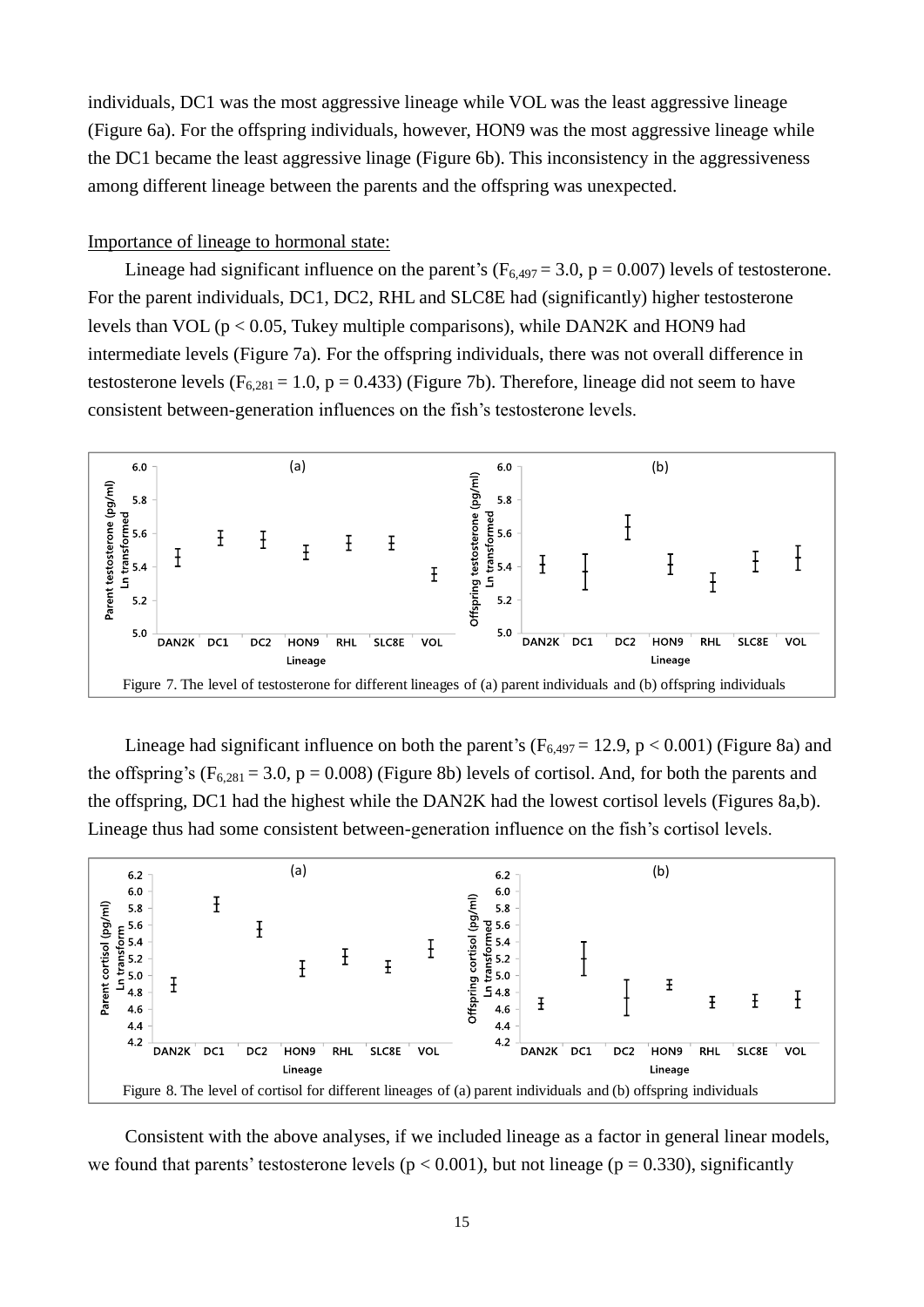explained offspring's testosterone levels (Table 8). On the other hand, lineage ( $p = 0.018$ ), but not parents cortisol levels ( $p = 0.410$ ) significantly explained offspring's cortisol levels (Table 9).

Table 8. The importance of parental levels of testosterone and linage on offspring's levels of testosterone.

|                | F    | dfs   | Ŋ            |
|----------------|------|-------|--------------|
| Parental level | 23.1 | 1.280 | $\leq 0.001$ |
| Lineage        | 12   | 6,280 | 0.330        |

Table 9. The importance of parental levels of cortisol and linage on offspring's levels of cortisol.

|                | F   | $\mathbf{dfs}$ |       |
|----------------|-----|----------------|-------|
| Parental level | 0.7 | 1.280          | 0.410 |
| Lineage        | 2.6 | 6.280          | 0.018 |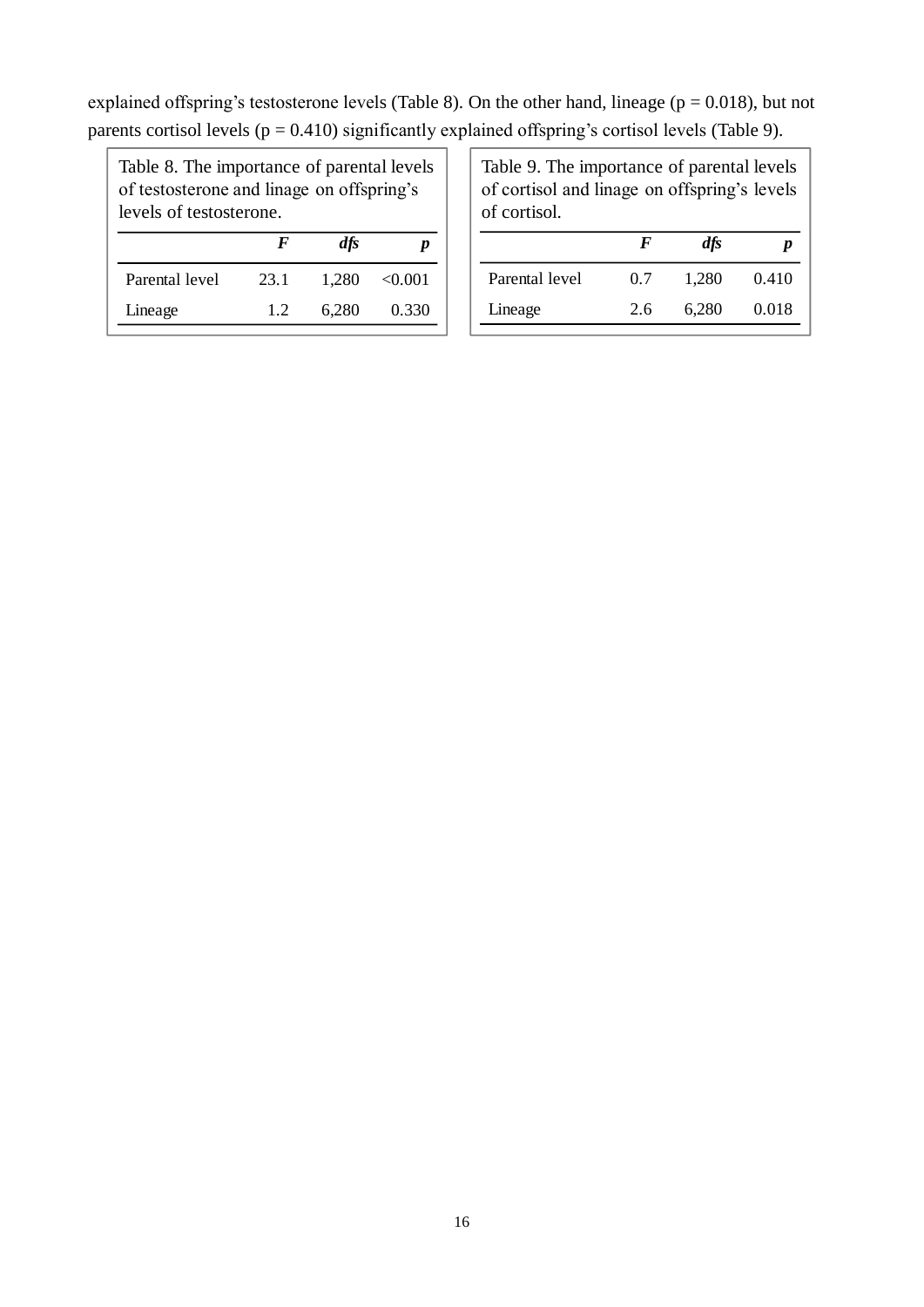#### **Discussion**

The fish exhibited between-individual differences and within-individual consistency in aggressiveness (in terms of attack rates), even for measurements that were taken more than 1-month apart. The fish thus exhibits "aggression personality" such that some of fish are consistently more aggressive and attack their own mirror images at higher rates than others. It is surprising that the fish exhibited higher consistency in behavioral traits (attack rate) over time than in physiological traits (levels of testosterone and cortisol), especially given that the fish's aggressiveness was found to be positively related to the level of testosterone and cortisol in previous studies (Chang et al. 2012). These results suggest that the stability of the attack rate is likely mediated by physiological mechanisms other than the levels of testosterone or cortisol. Pre- and post-experience attack rates were positively correlated in both Studies 1 and 2, showing the robustness of the consistency in this fish's aggressiveness. Although previous winning and losing experience could increase or decrease the fish's aggressiveness, the effects were not enough to mask the consistency.

It was also surprising that neither winner nor loser effects were detected in Study 1, given that this fish has been shown to exhibit significant winner and loser effects in previous studies (Lan & Hsu 2011; Earley et al. 2013). The main difference between Study 1 and previous studies was that the fish faced its own mirror image in Study 1, but faced a conspecific rival in previous studies. Studies have shown that fish could potentially respond differently both behaviorally (Balzarini et al. 2014) and physiologically (Li et al. 2018) towards mirror images than towards true rivals. The validity of using behavioral responses toward mirror images as proxies for behavioral responses toward true conspecific rivals should therefore be evaluated (but not assumed) for each individual species. A recent study of our laboratory (Li et al. 2020) showed that the responses of *K. marmoratus* toward its own mirror images indeed predict its responses toward conspecific rivals. The attack rate in mirror test is therefore a reasonable index for the aggressiveness of *K. marmoratus*. And, we did detect significant loser effects in Study 2. For Study 2, to reinforce the influence of winning or losing experiences, the test fish were given the same (winning or losing) experience trainings twice (once a day for two consecutive days) instead of just once as in Study 1. In another study, we gave the fish the same experience three times (once a day for three consecutive days) and detected significant winner and loser effects using mirror tests. Overall, mirror tests provide reasonable tools for measuring aggressiveness and winner/loser effects in the fish. However, to more reliably detect winner and/or loser effects, multiple experience training sections might be necessary.

Although no winner or loser effects were detected in Study 1, the change in the attack rate after the first winning experience was related positively with the individual's levels of testosterone and cortisol. It is intriguing that individuals with higher levels of testosterone or cortisol had a higher increase in attack rate after receiving a winning experience. Although these trends were not detected in the second experience trial (of Study 1), the importance of hormonal state to the fish's responsiveness to winning and/or losing experience should be more thoroughly investigated.

17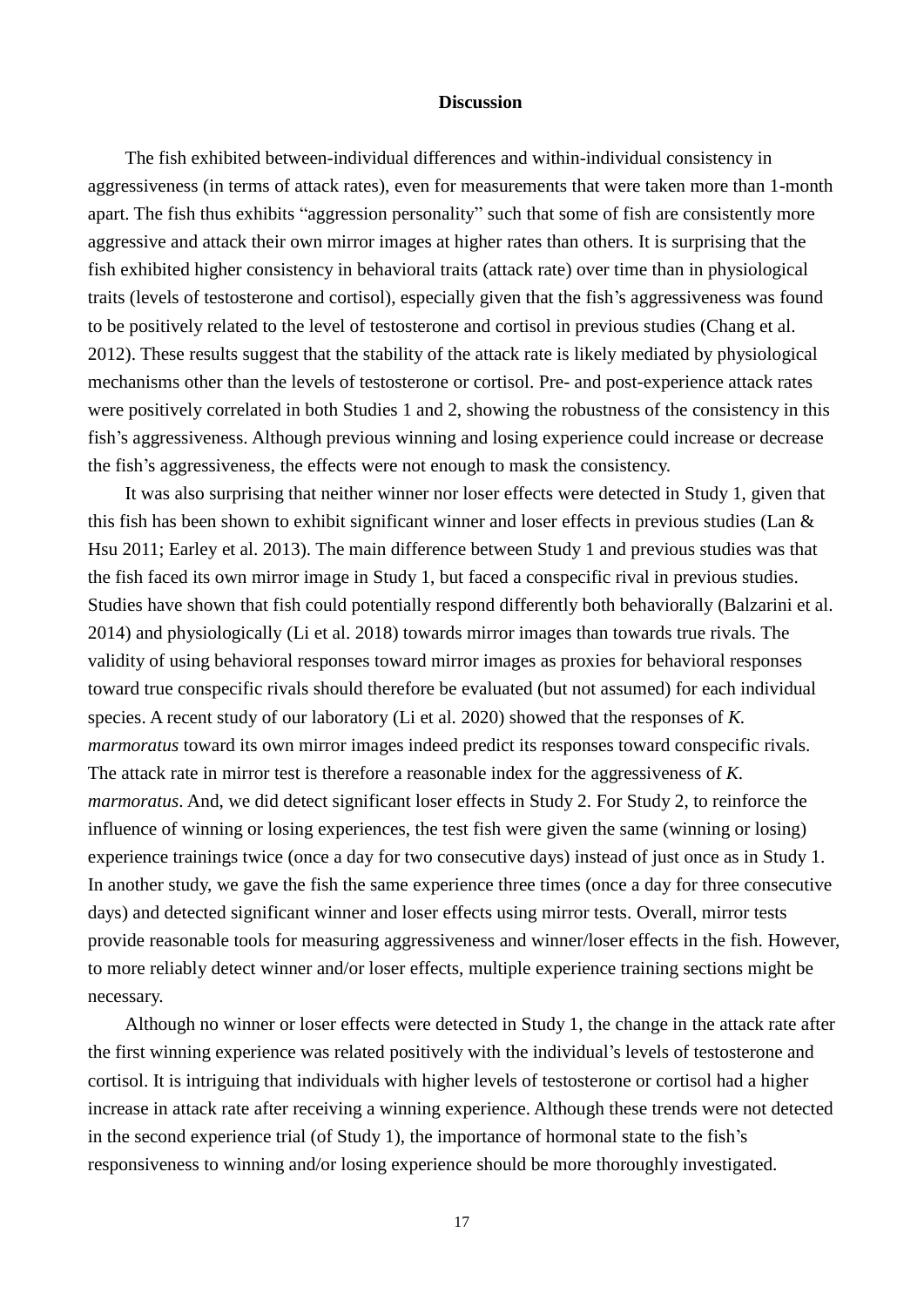Individuals that attacked their mirror images at higher rates prior to experience trainings (pre-experience attack rate) had lower attack rates after the experience trainings (post-experience attack rate). These trends suggest some kinds of upper ceiling for attack rates in the fish such that the attack rates for fish with higher pre-experience attack rates just could not go much higher.

We did not find consistent change in attack rates after a winning or losing experience in Study 1; the fish did not respond consistently to a winning or losing experience. These results should be interpreted with cautions nonetheless because we did not detect significant winner or loser effects in the Study. Given that the fish showed winner/loser effect toward its mirror image after receiving the same experience multiple (2 or 3) times, whether the fish responds consistently to winning or losing experiences should be examined again with revised experimental protocols by giving the fish the same experience 3 times.

In Study 2, the parent fish exhibited significant loser effects and attacked their mirror images at lower rates after receiving two consecutive losing experiences. Parent fish that received losing experience treatment exhibited lower consistency between the pre- and post-experience aggressiveness suggesting that different parent fish responded to the losing experiences differently.

Contrary to our expectations, offspring of parent fish that received losing experiences behaved more aggressively than the offspring of the parent fish that received winning or no contest experiences. In fact, offspring of the parent fish that received no contest experiences behaved the least aggressive. Perhaps parents' contest experiences (winning or losing) cause the offspring to behave more aggressively because they' inform' the offspring the presence of competitors. The physiological mechanisms of how parents' experiences affect offspring's behaviors are unclear. Previous studies of the fish showed that parents' contest experiences do not alter the parent fish's testosterone or cortisol levels (Chang et al. 2012; Earley et al. 2013). The present study showed that parents' contest experience affected the offspring's attack rates but not their levels of testosterone or cortisol. Together, these results present strong evidence that hormones (testosterone and cortisol) are not responsible for winner or loser effects in the fish, despite that these hormones have close link to the fish's contest behaviors (Earley & Hsu 2008; Li et al. 2020). A previous study of the fish showed androgen receptor to be involved in mediating winner/loser effects (Li et al. 2014). It is therefore possible that androgen receptor also mediates the effect of parental contest experiences on offspring's aggressiveness. This hypothesis, nonetheless, needs to be examined.

In addition to affect offspring's aggressiveness, parents' contest experience also had some influences on the offspring's responsiveness to contest experiences. The offspring of parents that received winning experiences (but not losing or no contest experiences) exhibited significant loser effects (more responsive to losing experiences). Also, offspring of parents that received losing experiences tended to lower their attack rate after experience treatments, irrespective of the type of experiences that they received. Overall, losing experiences had profound effects on the fish; parent fish that received losing experiences (1) lowered their post-experience attack rate, and their offspring (2) attacked their mirror images at higher rates prior to experience treatments but (3) had greater decreases in their attack rates after experience treatments. Whether, and if so how, the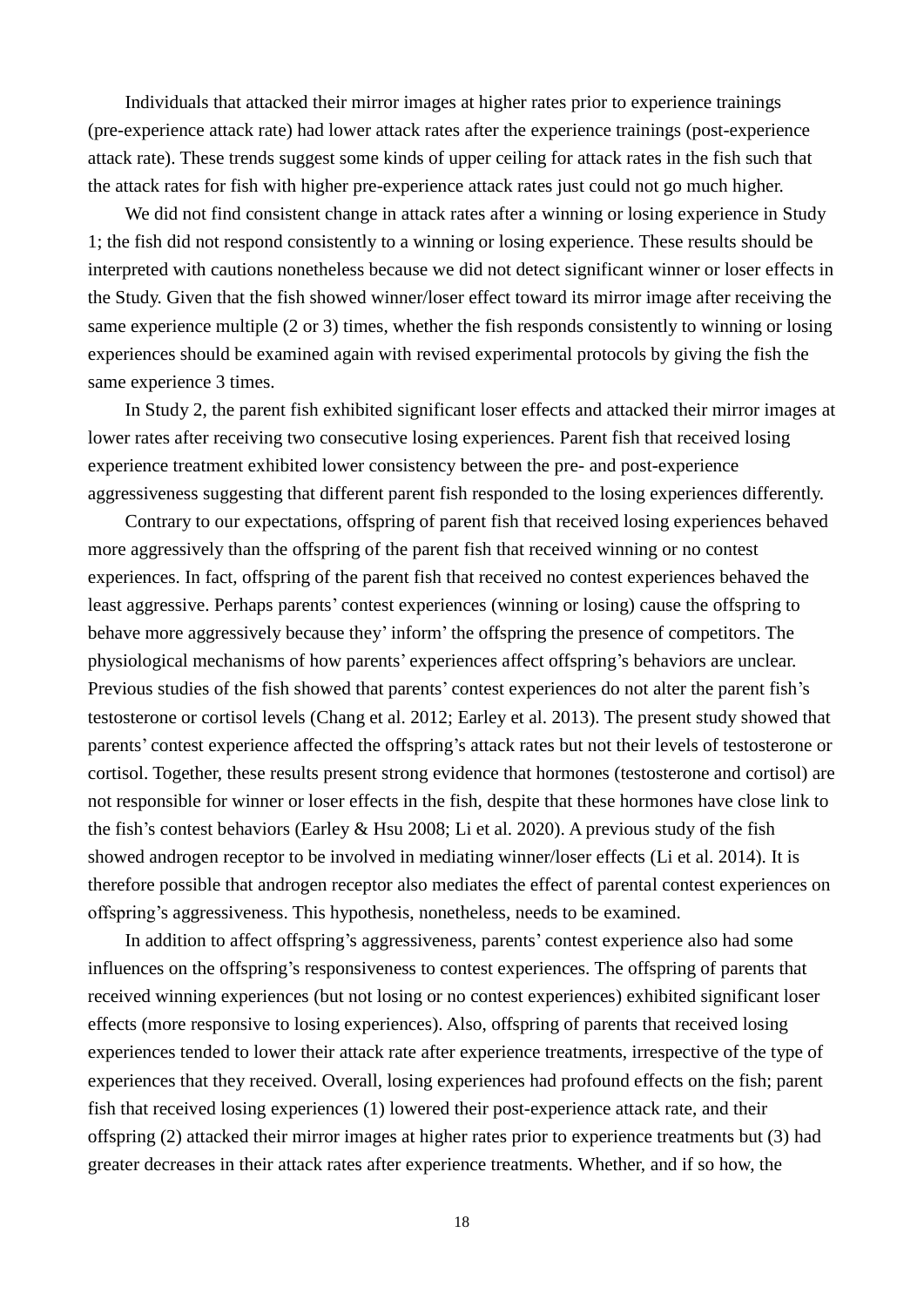offspring responses to their parents' losing experiences help them to better adapt to their environment requires further investigation.

Parents' aggressiveness, responsiveness to contest experiences and cortisol levels did not predict their offspring's corresponding traits. Parents' testosterone levels, however, had a strong negative association with offspring's testosterone levels. Furthermore, although lineage affected parents' and offspring's aggressiveness (attack rates) and testosterone and cortisol levels, lineage did not have consistent influences on the parents and the offspring. These results suggest that these traits are highly affected by environmental factors and have low heritability.

### **Summary/Conclusions:**

The results of this research project showed that (1) the attack rate and the levels of testosterone and cortisol are highly consistent in the fish, (2) the consistency in the attack rate was higher than the consistency in the hormone levels, (3) individuals of the fish did not appear to respond consistently to winning or losing experiences, (4) parents' contest experiences significantly affected offspring's aggressiveness and responses to contest experiences, (5) parent fish that received losing experiences had lower consistency in their aggressiveness, (6) parent's and offspring's levels of aggressiveness and hormones were not positive correlated, (7) linage did not have consistent influences on parent's and offspring's levels of aggressiveness or hormones.

Overall, the fish's aggressiveness was consistent over time. This consistency was probably not mediated by the levels of testosterone or cortisol because the consistency in aggressiveness was higher than the consistency in the testosterone or cortisol levels. The physiological mechanisms important to the consistency in aggressiveness; therefore, remain unclear. We did not find the fish to respond consistently to a winning or a losing experience. This result should be interpreted with cautions, however, because no significant winner or loser effect was detected in Study 1. We recommend in the future, for each of the experience training trials, multiple experiences should be given to the test fish to reinforce the effects of the experiences. Although parents' contest experiences had important influences on the offspring's behaviors, the results that parents' behavioral and hormonal traits did not explain the corresponding traits in the offspring and that lineage did not have similar effects on the parents' and the offspring's traits suggest that the heritability of these traits are likely low.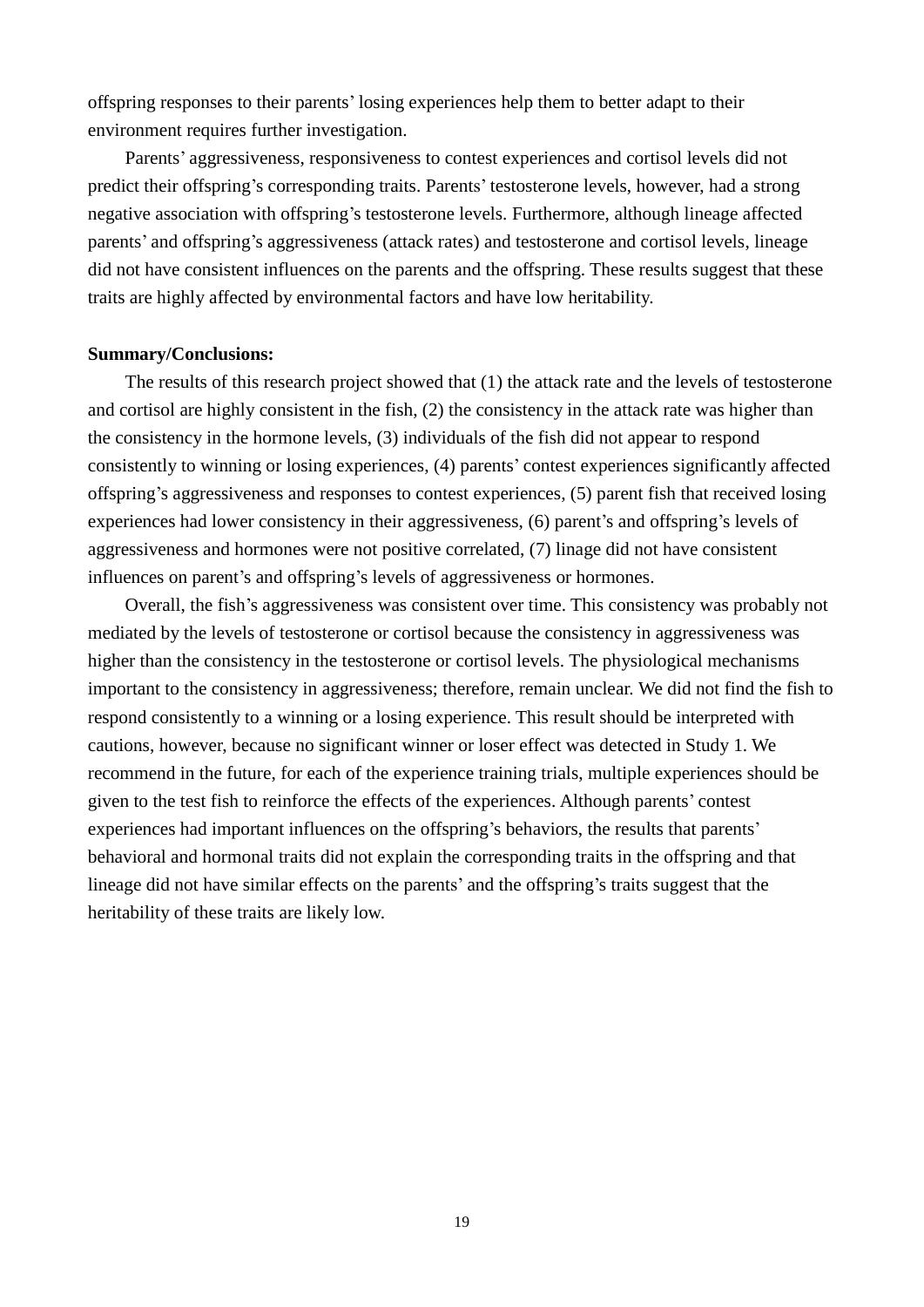#### **References**

- Adamo SA, Hoy RR (1995) Agonistic behaviour in male and female field crickets, *Gryllus bimaculatus*, and how behavioural context influences its expression. Anim Behav 49:1491-1501
- Austad SN (1983) A game theoretical interpretation of male combat in the bowl and doily spider (*Frontinella-Pyramitela*). Anim Behav 31:59-73
- Bakker TCM, Feuthdebruijn E, Sevenster P (1989) Asymmetrical effects of prior winning and losing on dominance in sticklebacks (*Gasterosteus-Aculeatus*). Ethology 82:224-229
- Balzarini V, Taborsky M, Wanner S, Koch F, Frommen JG (2014) Mirror, mirror on the wall: the predictive value of mirror tests for measuring aggression in fish. Behav Ecol Sociobiol 68:871-878.
- Bergman DA, Kozlowski C, McIntyre JC, Huber R, Daws AG, Moore PA (2003) Temporal dynamics and communication of winner-effects in the crayfish, *orconectes rusticus*. Behaviour 140:805-825
- Brick O (1999) A test of the sequential assessment game: the effect of increased cost of sampling. Behav Ecol 10:726-732
- Burns JG, Foucaud J, Mery F (2011) Costs of memory: lessons from 'mini' brains. Proc R Soc B-Biol Sci 278 :923-929
- Chang C, Li C-Y, Earley RL, Hsu Y (2012) Aggression and related behavioral traits: the impact of winning and losing and the role of hormones. Integr Comp Biol 52:801-813
- Chase ID, Bartolomeo C, Dugatkin LA (1994) Aggressive interactions and inter-contest interval how long do winners keep winning. Anim Behav 48:393-400
- Cunningham CB, Ruff JS, Chase K, Potts WK, Carrier DR (2013) Competitive Ability in Male House Mice (*Mus musculus*): Genetic Influences. Behav Genet 43:151-160.
- Dingemanse NJ, Kazem AJN, Réale D, Wright J (2010) Behavioural reaction norms: animal personality meets individual plasticity. Trends Ecol Evol 25:81-89
- Dingemanse NJ, Wolf M (2010) Recent models for adaptive personality differences: a review. Philos Trans R Soc B-Biol Sci 365:3947-3958
- Dingemanse NJ, Wolf M (2013) Between-individual differences in behavioural plasticity within populations: causes and consequences. Anim Behav 85:1031-1039
- Dugatkin LA, Ohlsen SR (1990) Contrasting asymmetries in value expectation and resource holding power: effects on attack behavior and dominance in the pumpkinseed sunfish, *Lepomis gibbosus*. Anim Behav 39:802-804
- Dukas R (1999) Costs of memory: ideas and predictions. J Theor Biol 197:41-50.
- Earley RL, Hsu Y (2008) Reciprocity between endocrine state and contest behavior in the killifish, *Kryptolebias marmoratus*. Horm Behav 53:442-451
- Earley R, Lu C-K, Lee I-H, Wong S, Hsu Y (2013) Winner and loser effects are modulated by hormonal states. Front Zool 10:6
- Ellis T, James JD, Stewart C, Scott AP (2004) A non-invasive stress assay based upon measurement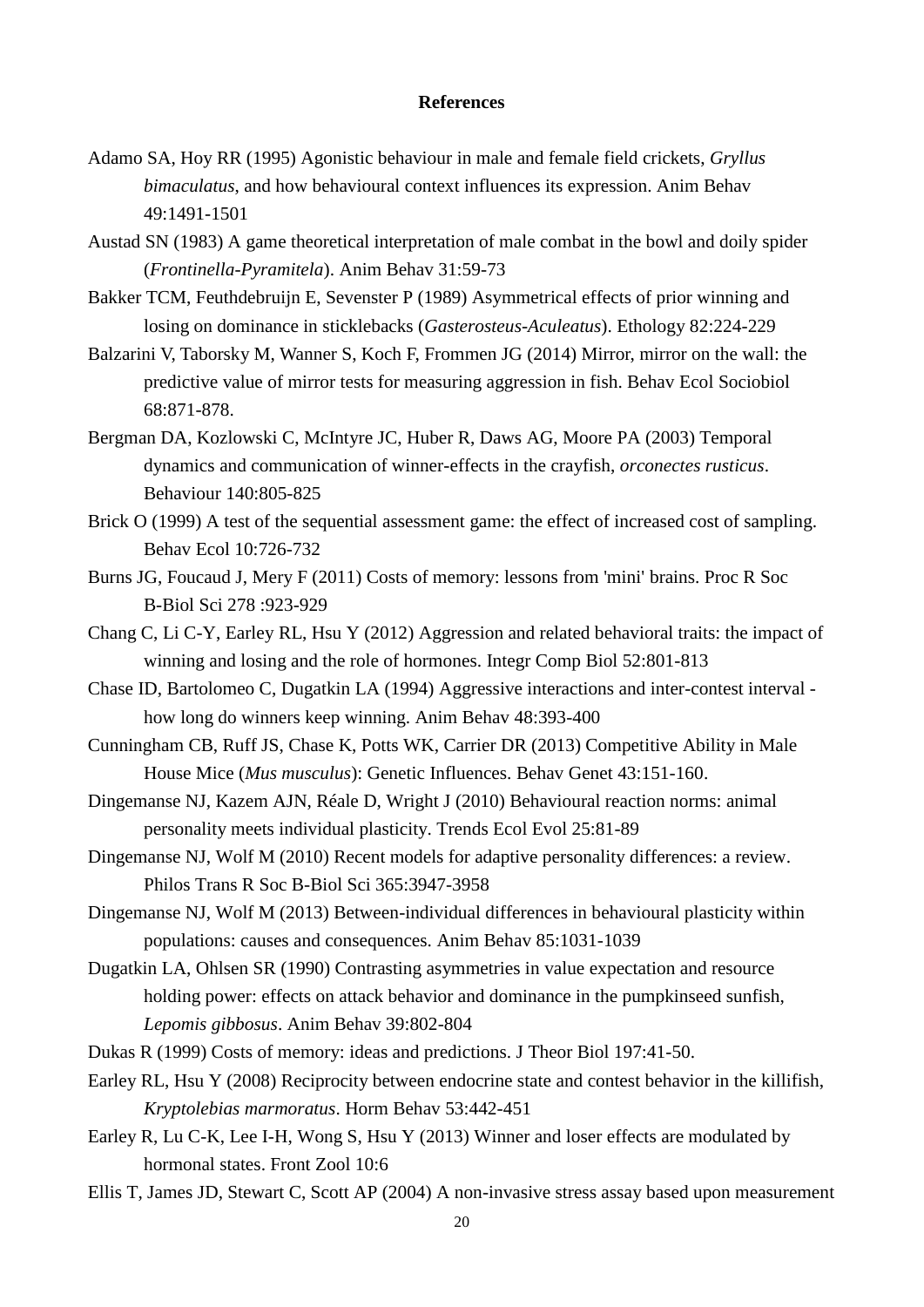of free cortisol released into the water by rainbow trout. J Fish Biol 65 (5):1233-1252

- Espmark Å M, Eriksen MS, Salte R, Braastad BO, Bakken M (2008) A note on pre-spawning maternal cortisol exposure in farmed Atlantic salmon and its impact on the behaviour of offspring in response to a novel environment. Appl Anim Behav Sci 110:404-409
- Fougueray T (2013) Maternal effects modulate offspring development and population dynamics in the wild. Bioscience Master Review, 12: 1-7
- Giesing ER, Suski CD, Warner RE, Bell AM (2011) Female sticklebacks transfer information via eggs: effects of maternal experience with predators on offspring. Proc Biol Sci 278:1753-1759
- Green BS (2008) Chapter 1 Maternal Effects in Fish Populations. In: Advances in Marine Biology. Academic Press, pp 1-105
- Harrington JRW, Kallman K (1968) The homozygosity of clones of the self-fertilizing hermaphroditic fish *Rivulus marmoratus* poey (Cyprinodontidae, Atheriniformes). Am Nat 102:337-343
- Hoefler C (2002) Is Contest Experience a Trump Card? The Interaction of Residency Status, Experience, and Body Size on Fighting Success in *Misumenoides formosipes* (Araneae: Thomisidae). J Insect Behav 15:779-790
- Hsu Y, Earley RL, Wolf LL (2006) Modulation of aggressive behaviour by fighting experience: mechanisms and contest outcomes. Biol Rev 81:33-74
- Huhman KL, Solomon MB, Janicki M, Harmon AC, Lin SM, Israel JE, Jasnow AM (2003) Conditioned defeat in male and female Syrian hamsters. Horm Behav 44:293-299
- Kurvers R, van Oers K, Nolet BA, Jonker RM, van Wieren SE, Prins HHT, Ydenberg RC (2010) Personality predicts the use of social information. Ecol Lett 13:829-837
- Lan YT, Hsu Y (2011) Prior contest experience exerts a long-term influence on subsequent winner and loser effects. Front Zool 8:28
- Li CY, Earley RL, Huang S-P, Hsu Y (2014) Fighting experience alters brain androgen receptor expression dependent on testosterone status. Proc Biol Sci 281 (1796)
- Li CY, Hofmann HA, Harris ML, Earley RL (2018) Real or fake? Natural and artificial social stimuli elicit divergent behavioural and neural responses in mangrove rivulus, *Kryptolebias marmoratus*. Proc Biol Sci 285:20181610
- Li CY, Tseng YC, Chen YJ, Yang Y, Hsu Y (2020) Personality and physiological traits predict contest interactions in *Kryptolebias marmoratus*. Behav Processes 173(2020) 104079
- Mackiewicz M, Tatarenkov A, Turner BJ, Avise JC (2006) A mixed-mating strategy in a hermaphroditic vertebrate. Proc R Soc B-Biol Sci 273:2449-2452
- Martin F, Beaugrand JP, Laguë PC (1997) The role of hen's weight and recent experience on dyadic conflict outcome. Behav Processes 41:139-150
- Mathot KJ, Wright J, Kempenaers B, Dingemanse NJ (2012) Adaptive strategies for managing uncertainty may explain personality-related differences in behavioural plasticity. Oikos 121:1009-1020
- Maynard Smith J (1974) The theory of games and the evolution of animal conflicts. J Theor Biol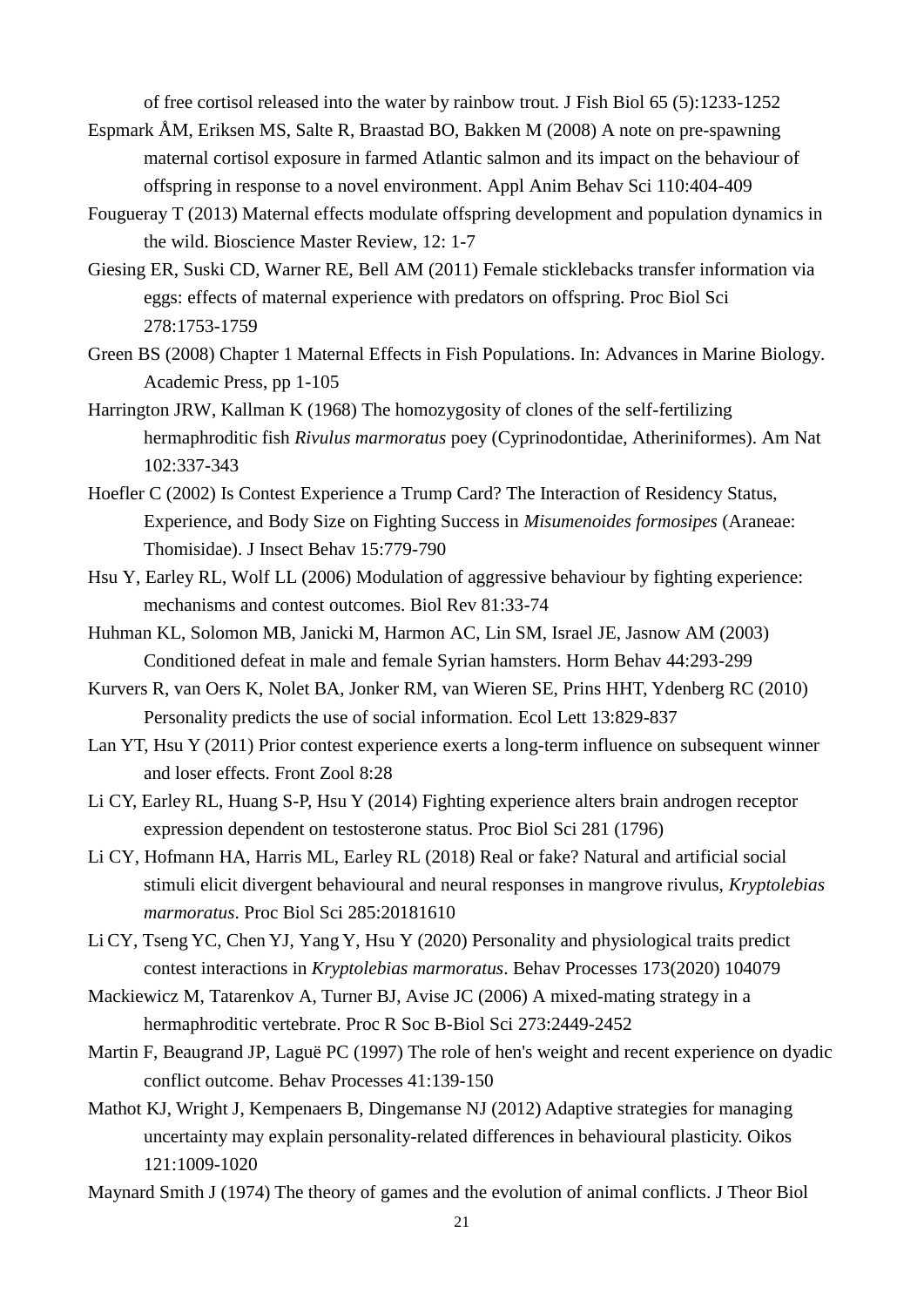47:209-221

Maynard Smith J, Price GR (1973) The logic of animal conflict. Nature 246:15-18

- Mery F, Burns JG (2010) Behavioural plasticity: an interaction between evolution and experience. Evol Ecol 24:571-583
- Mery F, Kawecki TJ (2004) An operating cost of learning in Drosophila melanogaster. Anim Behav 68:589-598
- Mery F, Kawecki TJ (2005) A cost of long-term memory in Drosophila. Science 308:1148
- Mesterton-Gibbons M (1999) On the evolution of pure winner and loser effects: A game-theoretic model. Bull Math Biol 61:1151-1186
- Mousseau TA, Uller T, Wapstra E, Badyaev AV (2009) Evolution of maternal effects: past and present. Philos T R **Soc** B 364:1035-1038
- Neat FC, Taylor AC, Huntingford FA (1998) Proximate costs of fighting in male cichlid fish: the role of injuries and energy metabolism. Anim Behav 55:875-882
- Niven JE, Laughlin SB (2008) Energy limitation as a selective pressure on the evolution of sensory systems. J Exp Biol 211:1792-1804
- Nol E, Cheng K, Nichols C (1996) Heritability and phenotypic correlations of behaviour and dominance rank of Japanese quail. Anim Behav 52:813-820.
- Schuett GW (1997) Body size and agonistic experience affect dominance and mating success in male copperheads. Anim Behav 54:213-224
- Seiter M, Schausberger P (2015) Maternal intraguild predation risk affects offspring anti-predator behavior and learning in mites. Sci Rep 5:15046
- Sih A, Mathot KJ, Moirón M, Montiglio P-O, Wolf M, Dingemanse NJ (2015) Animal personality and state–behaviour feedbacks: a review and guide for empiricists. Trends Ecol Evol 30:50-60
- Stamps J, Groothuis TGG (2010) The development of animal personality: relevance, concepts and perspectives. Biol Rev 85:301-325
- Stamps JA (2016) Individual differences in behavioural plasticities. Biol Rev 91:534-567
- Storm JJ, Lima SL (2010) Mothers forewarn offspring about predators: a transgenerational maternal effect on behavior. Am Nat 175:382-390
- Taylor DS (2012) Twenty-four years in the mud: what have we learned about the natural history and ecology of the mangrove Rivulus, *Kryptolebias marmoratus*? Integr Comp Biol 52:724-736
- Turner GF (1994) The fighting tactics of male mouthbrooding cichlids: the effects of size and residency. Anim Behav 47:655-662
- Weiß BM, Foerster K (2013) Age and sex affect quantitative genetic parameters for dominance rank and aggression in free-living greylag geese. J Evol Biol 26:299-310.
- Whitehouse MEA (1997) Experience influences male-male contests in the spider *Argyrodes antipodiana* (Theridiidae:Araneae). Anim Behav 53:913-923
- Wolf M, Van Doorn GS, Weissing FJ (2011) On the coevolution of social responsiveness and behavioural consistency. Proc R Soc B-Biol Sci 278:440-448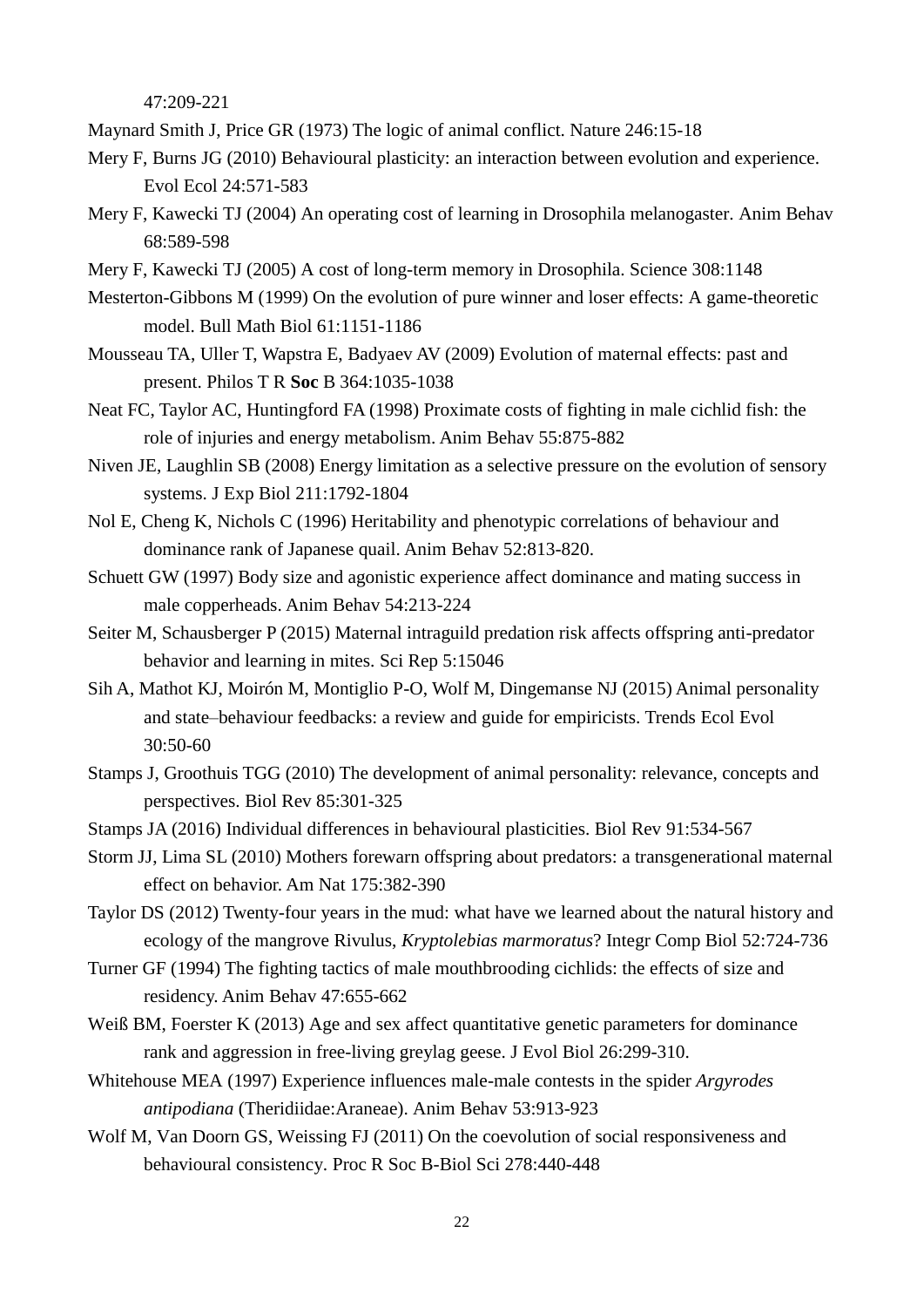106年度專題研究計畫成果彙整表

| 計畫主持人:許鈺鸚 |       |                              | 計畫編號: 106-2621-B-003-001-MY3 |        |                                                                                                                                                                                                                                                                                                                                                                                                                                                                                                                                                     |
|-----------|-------|------------------------------|------------------------------|--------|-----------------------------------------------------------------------------------------------------------------------------------------------------------------------------------------------------------------------------------------------------------------------------------------------------------------------------------------------------------------------------------------------------------------------------------------------------------------------------------------------------------------------------------------------------|
|           |       | 計畫名稱:打鬥勝敗經驗效應展現之差異性、一致性與母體效應 |                              |        |                                                                                                                                                                                                                                                                                                                                                                                                                                                                                                                                                     |
|           |       | 成果項目                         | 量化                           | 單位     | 質化<br>(說明:各成果項目請附佐證資料或細<br>項說明,如期刊名稱、年份、卷期、起<br>訖頁數、證號等)                                                                                                                                                                                                                                                                                                                                                                                                                                                                                            |
|           |       | 期刊論文                         | 0                            |        |                                                                                                                                                                                                                                                                                                                                                                                                                                                                                                                                                     |
| 國<br>内    | 學術性論文 | 研討會論文                        | 6 <sup>1</sup>               | 篇      | 第一年兩篇:<br>2018毫大師大生態演化學術聯合發表會<br>暨壁報展(2018/05/27):<br>(1) 潘俊穎、孫允晢、許鈺鸚:親代的<br>勝敗經驗是否影響子代對於經驗的行為<br>改變:以紅樹林鱂魚為例。(壁報)<br>(2) 陳家平、許鈺鸚:動物年紀及荷爾<br>蒙濃度對勝敗者效應之影響。(壁報)<br>第二年三篇:<br>2019動物行為暨生態研討會 2019/1/21-<br>22 國立臺灣大學,臺北,臺灣:<br>(1) 孫允晢、潘俊穎、許鈺鸚:勝敗經<br>驗對個體打鬥行為的改變是否具有一致<br>性。(壁報)<br>(2) 陳家平、許鈺鸚:內在因素及打鬥<br>經驗如何影響個體攻擊性。(壁報)<br>(3) 張毓庭、陳昱儒、曾庸哲、許鈺鸚<br>:親代勝敗經驗對子代的行為、生理與<br>生活史特徵的影響。(壁報- 獲得:優<br>等獎)<br>第三年一篇:<br>2020 動物行為暨生態研討會<br>2020/1/14-15 國立澎湖科技大學,澎湖<br>,臺灣<br>(1) 潘俊穎、孫允晢、陳澔、許鈺鸚<br>: 親代的打鬥勝敗經驗是否會影響子代<br>獲得打鬥勝敗經驗後的行為表現-以紅樹<br>林鱂魚為例。(壁報) |
|           |       | 專書                           | 0                            | 本      |                                                                                                                                                                                                                                                                                                                                                                                                                                                                                                                                                     |
|           |       | 專書論文<br>技術報告                 | 0 <br>$\overline{0}$         | 章<br>篇 |                                                                                                                                                                                                                                                                                                                                                                                                                                                                                                                                                     |
|           |       | 其他                           | 3 <sup>1</sup>               | 篇      | 第二年:<br>碩士論文一份:<br>1. 陳家平 108年1月內在因素及打鬥經<br> 驗如何共同影響個體攻擊性一致性<br>(Chia-Ping Chen 2019 The influence<br>of intrinsic factors and fighting<br>experience on aggressive<br>consistency)                                                                                                                                                                                                                                                                                                                                                                 |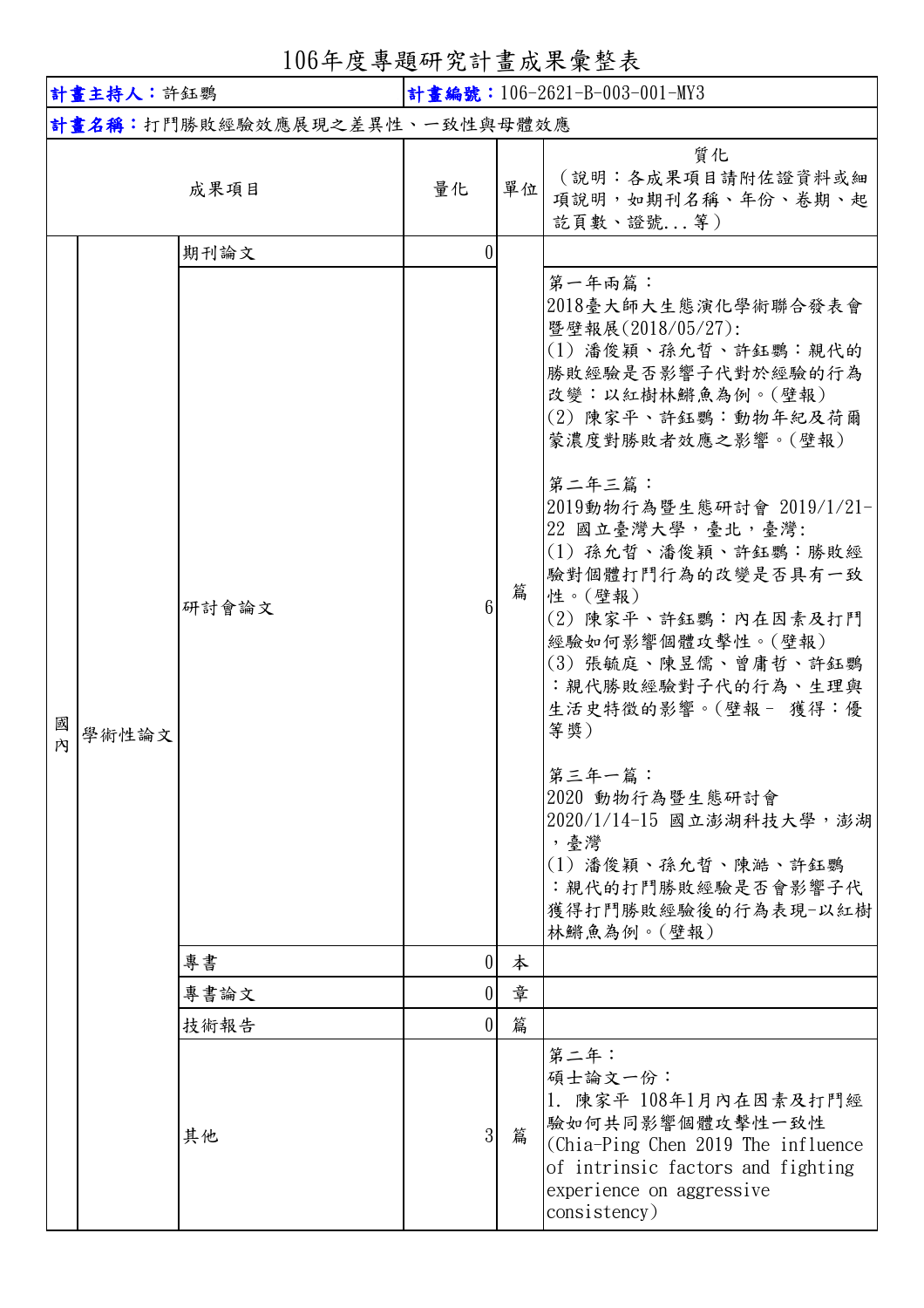|             |       |       |                  |   | 第三年:<br>碩士論文兩份:<br>1. 張毓庭 108年8月親代勝敗經驗對子<br>代的行為、生理與生活史特徵的影響<br>$Yu-Ting$ Chang 2019 The importance<br>of parent's winning/losing<br>experiences on individual's<br>behavioural, physiological and<br>life-history traits)<br>2. 孫允晢109年2月打鬥勝敗經驗效應展<br>現之一致性(Yun-Jhe Sun 2020 Whether<br>individuals respond consistently to<br>winning and losing experiences)                                                                                                                                                                                                                                                                                                                                                                                                                               |
|-------------|-------|-------|------------------|---|-----------------------------------------------------------------------------------------------------------------------------------------------------------------------------------------------------------------------------------------------------------------------------------------------------------------------------------------------------------------------------------------------------------------------------------------------------------------------------------------------------------------------------------------------------------------------------------------------------------------------------------------------------------------------------------------------------------------------------------------------------------------------------------------------|
|             | 學術性論文 | 期刊論文  | $\left( \right)$ |   |                                                                                                                                                                                                                                                                                                                                                                                                                                                                                                                                                                                                                                                                                                                                                                                               |
|             |       |       |                  |   | 第二年三篇:                                                                                                                                                                                                                                                                                                                                                                                                                                                                                                                                                                                                                                                                                                                                                                                        |
| 國<br>外      |       | 研討會論文 | 3                | 篇 | 2018英國生態學會年會2018/12/16-19伯<br>明罕國際會議中心,伯明罕,英國:<br>1. Chen CP, Hsu Y. The importance<br>of fighting ability, growth rate<br>and age to the influence of<br>winning/losing experience on<br>aggressiveness. (poster)<br>2. Chang YT, Chen YJ, Tseng YC, Hsu<br>Y. The importance of parent's<br>winning/losing experiences on<br>offspring's behavioral,<br>physiological and life-history<br>traits. (poster)<br>2019美國動物行為學會與國際行為學會<br>連活國際會議(Meeting of the 56th<br>Annual Conference of the Animal<br>Behavior Society and the 36th<br>International Ethological<br>Conference. University of Illinois<br>at Chicago, Chicago, USA)<br>2019/07/23-27 伊利諾大學芝加哥分校<br>, 芝加哥, 美國:<br>3. Sun YJ, Hsu Y. (2019) Whether<br>individuals respond consistently to<br>winning and losing experiences. |
|             |       | 專書    | $\overline{0}$   | 本 |                                                                                                                                                                                                                                                                                                                                                                                                                                                                                                                                                                                                                                                                                                                                                                                               |
|             |       | 專書論文  | 0                | 章 |                                                                                                                                                                                                                                                                                                                                                                                                                                                                                                                                                                                                                                                                                                                                                                                               |
|             |       | 技術報告  | $\overline{0}$   | 篇 |                                                                                                                                                                                                                                                                                                                                                                                                                                                                                                                                                                                                                                                                                                                                                                                               |
|             |       | 其他    | 0                | 篇 |                                                                                                                                                                                                                                                                                                                                                                                                                                                                                                                                                                                                                                                                                                                                                                                               |
| 參<br>與<br>計 | 本國籍   | 大專生   | $\overline{2}$   |   | 第一年:<br>人次大專生:2 (顏全佑、蕭羽庭)<br>進行實驗、擷取資料、照顧實驗魚等                                                                                                                                                                                                                                                                                                                                                                                                                                                                                                                                                                                                                                                                                                                                                 |